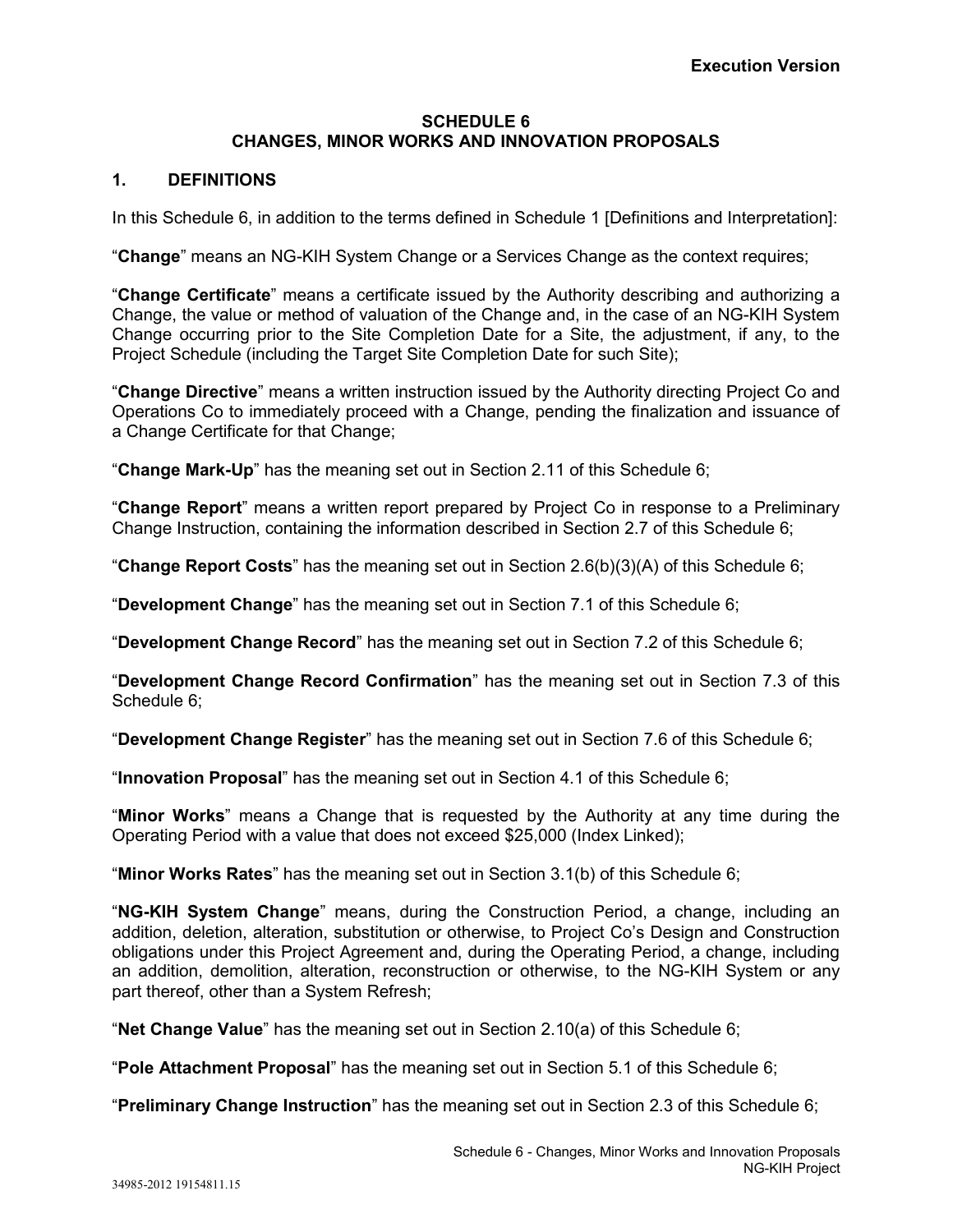"**Preliminary Estimate**" has the meaning set out in Section 2.6(b)(1) of this Schedule 6; and

"**Services Change**" means a change, including an addition, deletion, alteration, substitution or otherwise, to Project Co's Services obligations under this Project Agreement.

# **2. CHANGES**

## **2.1 Changes Required by Authority or Requested by Project Co**

At any time during the Term and without invalidating this Project Agreement, the Authority may require and Project Co may request Changes in accordance with this Schedule 6. Except to the extent that a Change Certificate expressly requires otherwise, Project Co will implement a Change in accordance with all the terms of this Project Agreement, including Schedule 2 [Design and Construction Protocols], Schedule 3 [Design and Construction and Specifications] and Schedule 4 [Service Protocols and Specifications].

## **2.2 No Entitlement to Perform a Change**

Without prejudice to Project Co's rights under this Project Agreement, including Section 8.3 (Project Co's Entitlements Upon Occurrence of a Compensation Event), the Authority may, at any time after giving notice to Project Co and Operations Co, perform, or engage any person to perform, any work on the Lands or on the NG-KIH System that is not included in Project Co's obligations under this Project Agreement. None of Project Co, Operations Co, the Project Contractors or the Sub-Contractors will have any right or entitlement to perform any such work. Project Co may submit a proposal to the Authority for the performance of such work, but nothing in this Project Agreement will obligate the Authority to consider or accept such proposal. If the Authority elects to have work performed by a third party on the Lands or on the NG-KIH System, the Authority shall require such third party to comply with Project Co's reasonable and standard site safety and security requirements.

## **2.3 Preliminary Change Instruction**

The Authority may, at any time during the Term, issue to Project Co and Operations Co an instruction (a "**Preliminary Change Instruction**") describing a potential NG-KIH System Change or Services Change that the Authority is considering. A Preliminary Change Instruction will include sufficient description of the contemplated Change, including any requirements under Section 2.13(b) of this Schedule 6, to permit Project Co to prepare a Change Report.

## **2.4 Project Co Requested Change**

Project Co may, at any time during the Term, deliver to the Authority a notice describing a potential NG-KIH System Change or Services Change that Project Co is requesting, which notice shall:

- (a) include sufficient description of the proposed Change to enable the Authority to evaluate it in full;
- (b) specify Project Co's reasons for proposing the Change, including a detailed description of any value or benefit to be derived from the proposed Change;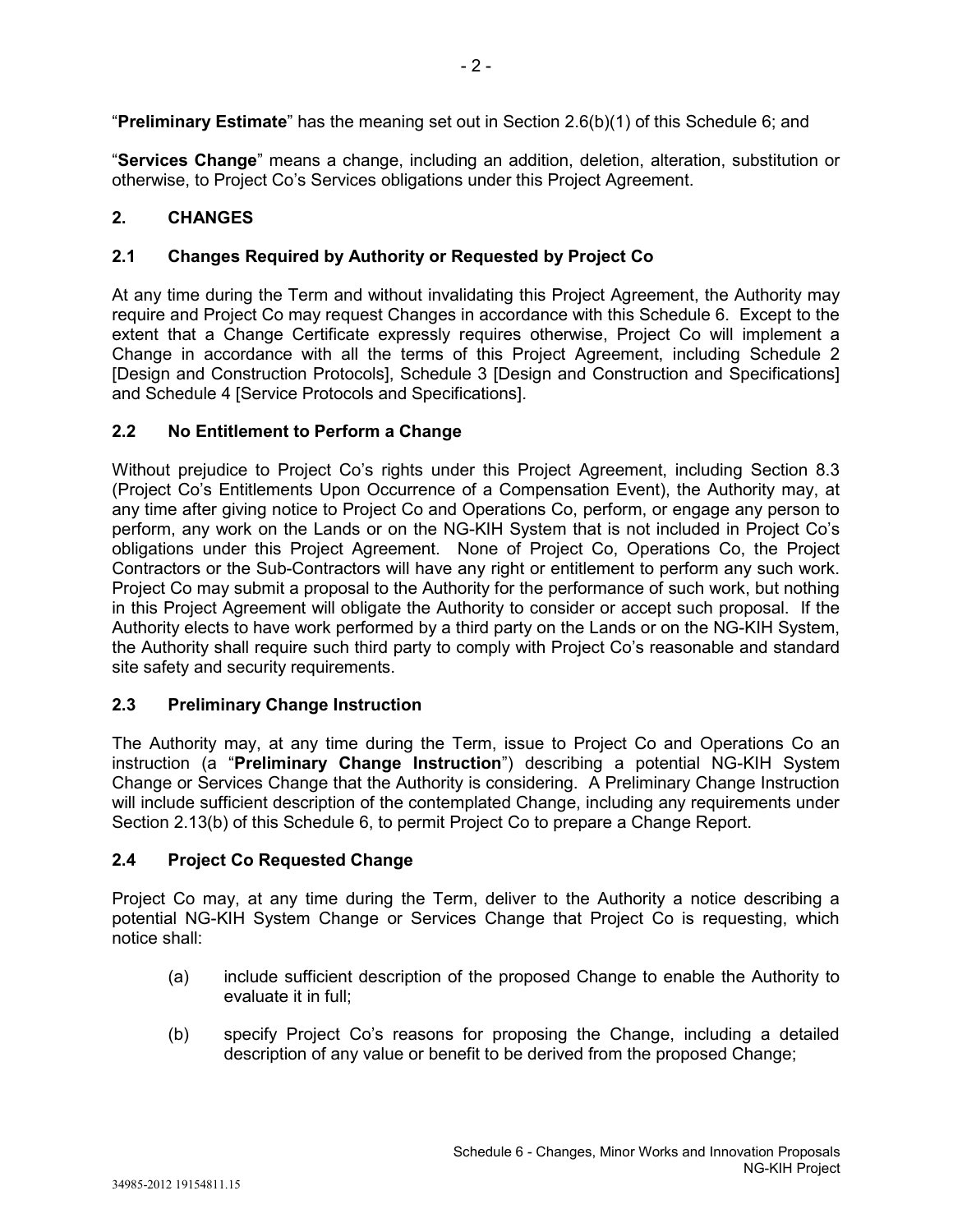- (c) indicate all reasonably foreseeable implications of the Change, including whether there are any costs or cost savings to the Authority and whether an adjustment to the Availability Payments or the Project Schedule is required; and
- (d) indicate the latest date by which a Preliminary Change Instruction must be issued in respect of the proposed Change.

If the Authority elects to consider the Change requested by Project Co, the Authority may issue to Project Co a Preliminary Change Instruction and the procedure set out in this Section 2 will apply.

## **2.5 Restrictions on Changes**

The Authority will not, at any time during the Term, require, and Project Co may refuse to implement, a Change (including Minor Works) which:

- (a) would be contrary to Law;
- (b) would render the insurance policies required under this Project Agreement void or voidable and the Authority does not agree to provide replacement security satisfactory to Project Co, acting reasonably;
- (c) would cause the revocation of any Permit required by Project Co to perform its obligations under this Project Agreement, which Permit would not, using reasonable efforts, be capable of amendment or renewal;
- (d) would require a new Permit for Project Co to perform its obligations under this Project Agreement, which Permit would not, using reasonable efforts by Project Co or the Authority, as applicable, be obtainable;
- (e) would cause Project Co to be unable to obtain a Permit required by Project Co to perform its obligations under this Project Agreement, provided that such Permit was previously required but, at the time of the Preliminary Change Instruction, had not been obtained, which Permit would not, using reasonable efforts by Project Co or the Authority, as applicable, be obtainable; or
- (f) would materially and adversely affect the risk allocation and payment regime under this Project Agreement with respect to the Design, Construction or Services.

If Project Co, acting reasonably, determines that a Change is unacceptable because it contravenes one or more of the above, then Project Co will promptly give written notice to the Authority of its objection, with written reasons. If the Authority disagrees, then it may deliver a Dispute Notice to Project Co and Operations Co, and the parties will cooperate to have the issue resolved in a timely manner pursuant to the Dispute Resolution Procedure.

### **2.6 Delivery of Change Report**

Subject to Section 2.5 of this Schedule 6: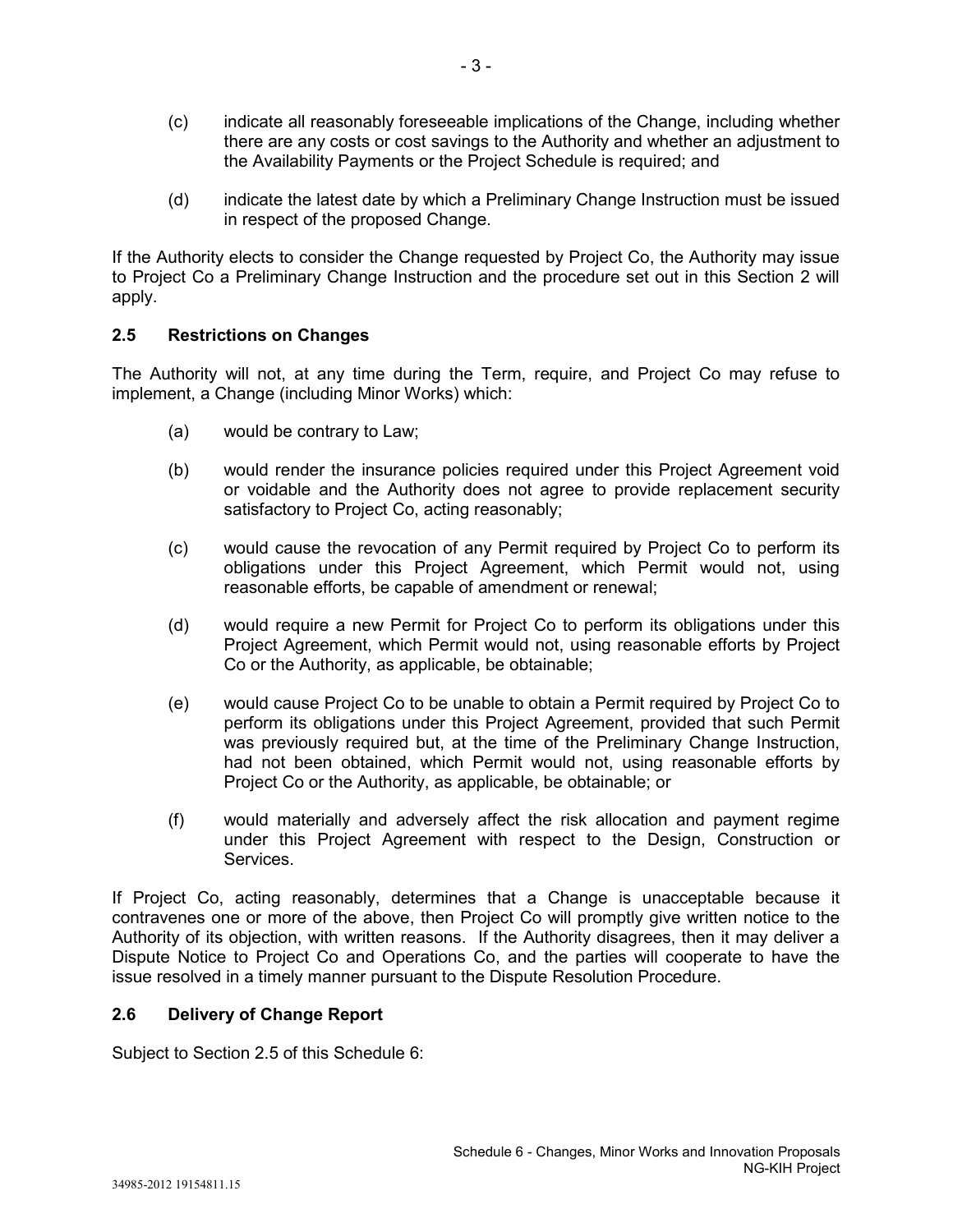- (a) as soon as practicable and, in any event, to the extent reasonably possible, within 15 Business Days after receipt of a Preliminary Change Instruction or such other period as the parties agree, acting reasonably, Project Co will, at its cost, prepare and deliver to the Authority a Change Report, signed by Project Co's Representative, for the contemplated Change described in the Preliminary Change Instruction; or
- (b) if the Net Change Value of the contemplated Change is likely to be more than \$50,000 (Index Linked) or if the costs of preparing a Change Report are likely to be more than \$5,000 (Index Linked), then:
	- (1) Project Co may, at its election within 5 Business Days after receipt of the Preliminary Change Instruction for such contemplated Change, or shall, if requested by the Authority, give notice to the Authority that it intends to first prepare and deliver a preliminary estimate (the "**Preliminary Estimate**") of the net cost of the contemplated Change;
	- (2) if Project Co has given notice as described in Section  $2.6(b)(1)$ , then, within 10 Business Days after provision of such notice, Project Co will, at its cost, prepare and deliver to the Authority an order of magnitude estimate of the net cost of the contemplated Change, and the Authority may give notice to Project Co and Operations Co to proceed with Section 2.6(b)(3) or, alternatively, to proceed with the preparation of the Change Report for the contemplated Change and Project Co will prepare and deliver the Change Report as soon as practicable and, in any event, to the extent reasonably possible, within 15 Business Days after receipt of such notice or such longer period as the parties agree acting reasonably;
	- (3) if the Authority has given notice to proceed as described in Section 2.6(b)(2), then, within 10 Business Days after receipt of such notice, Project Co will, at its cost, prepare and deliver to the Authority:
		- (A) a reasonable estimate of the out-of-pocket costs (the "**Change Report Costs**") that Project Co would incur to prepare the Change Report; and
		- (B) a Preliminary Estimate of the contemplated Change, in sufficient detail and accuracy to permit the Authority to make an informed decision as to whether to proceed with the contemplated Change, including, as appropriate:
			- (i) a preliminary cost estimate of the main elements of the contemplated Change;
			- (ii) a preliminary implementation schedule and work plan for the implementation of the contemplated Change; and
			- (iii) a description of the impact of the contemplated Change on the NG-KIH System during implementation or in the use of the NG-KIH System; and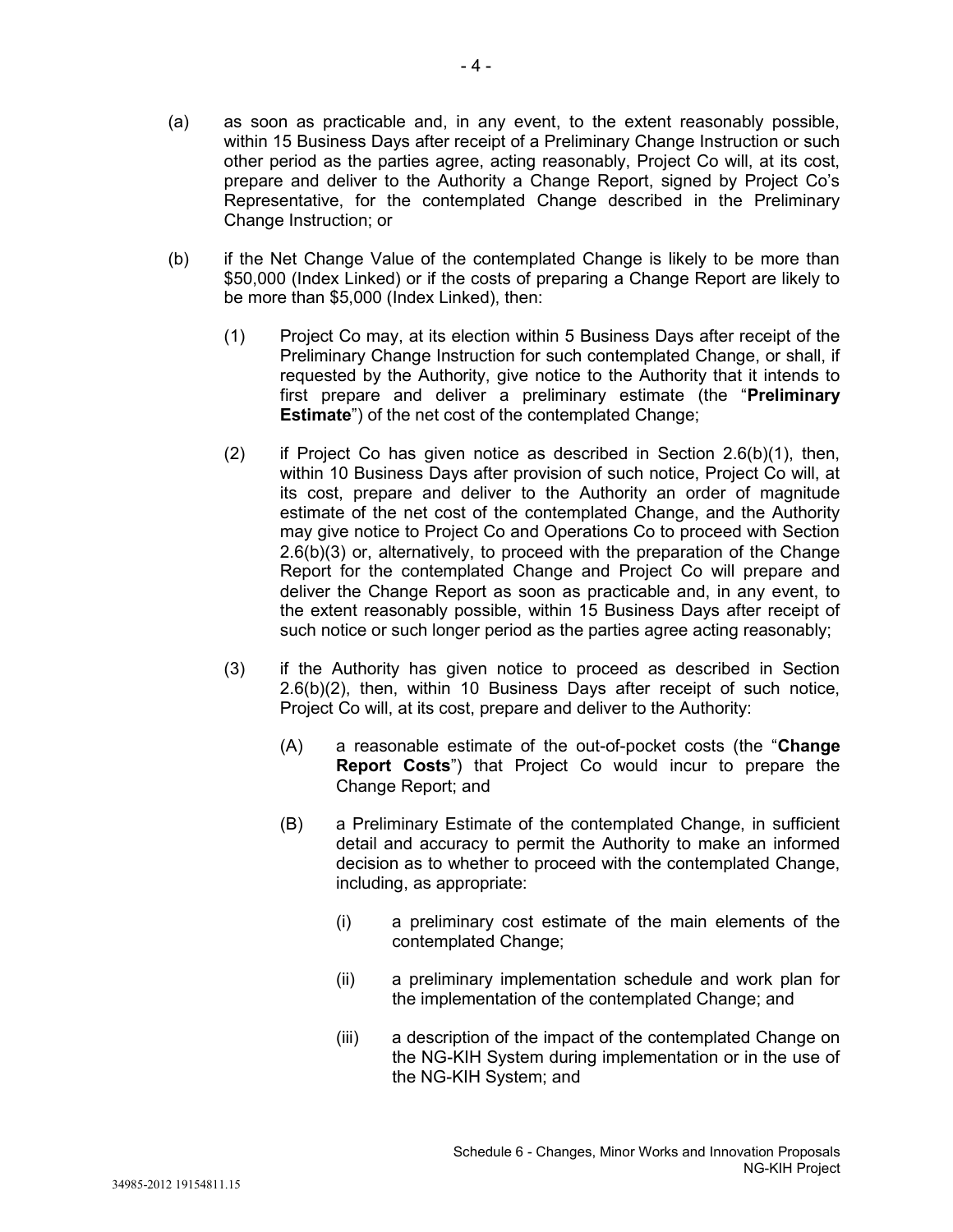(4) the Authority may, within 10 Business Days following receipt of the Preliminary Estimate, or at any time if Project Co fails to comply with the time requirements set out in this Section 2.6(b), give notice to Project Co and Operations Co to proceed with the preparation of the Change Report for the contemplated Change and Project Co will prepare and deliver the Change Report as soon as practicable and, in any event, to the extent reasonably possible, within 15 Business Days after receipt of such notice or such longer period as the parties agree acting reasonably.

If Project Co prepares a Change Report pursuant to Section 2.6(b)(4) of this Schedule 6, and the Authority elects not to proceed with the contemplated Change, then the Authority will pay Project Co's substantiated Change Report Costs.

## **2.7 Change Report Contents**

A Change Report will include:

- (a) if and to the extent a contemplated Change is an NG-KIH System Change:
	- (1) a description of the scope of the contemplated Change with respect to Design and/or Construction, as applicable;
	- (2) a comparison of the scope of the Design and Construction as a result of the contemplated Change as compared to the scope of the Design and Construction prior to the Change;
	- (3) subject to Section 2.12 of this Schedule 6, a description of any adjustments to the Project Schedule, including to any Target Site Completion Date, any Target Ring Completion Date, any Outside Ring Completion Date or the Target System Completion Date, which Project Co will require as a result of the implementation of the contemplated Change (including details of any corresponding adjustments required by Operations Co, any Project Contractor or any Sub-Contractors) and any compensation required under Section 2.10(d) of this Schedule 6; and
	- (4) a description of any impact of the contemplated Change on the performance of the Services;
- (b) if and to the extent a contemplated Change is a Services Change:
	- (1) a description of the scope of the contemplated Change with respect to the Services; and
	- (2) a comparison of the scope of the Services as a result of the contemplated Change as compared to the scope of the Services prior to the Change; and
- (c) for all contemplated Changes (in addition to the requirements of Section 2.7(a) or 2.7(b) of this Schedule 6, as applicable):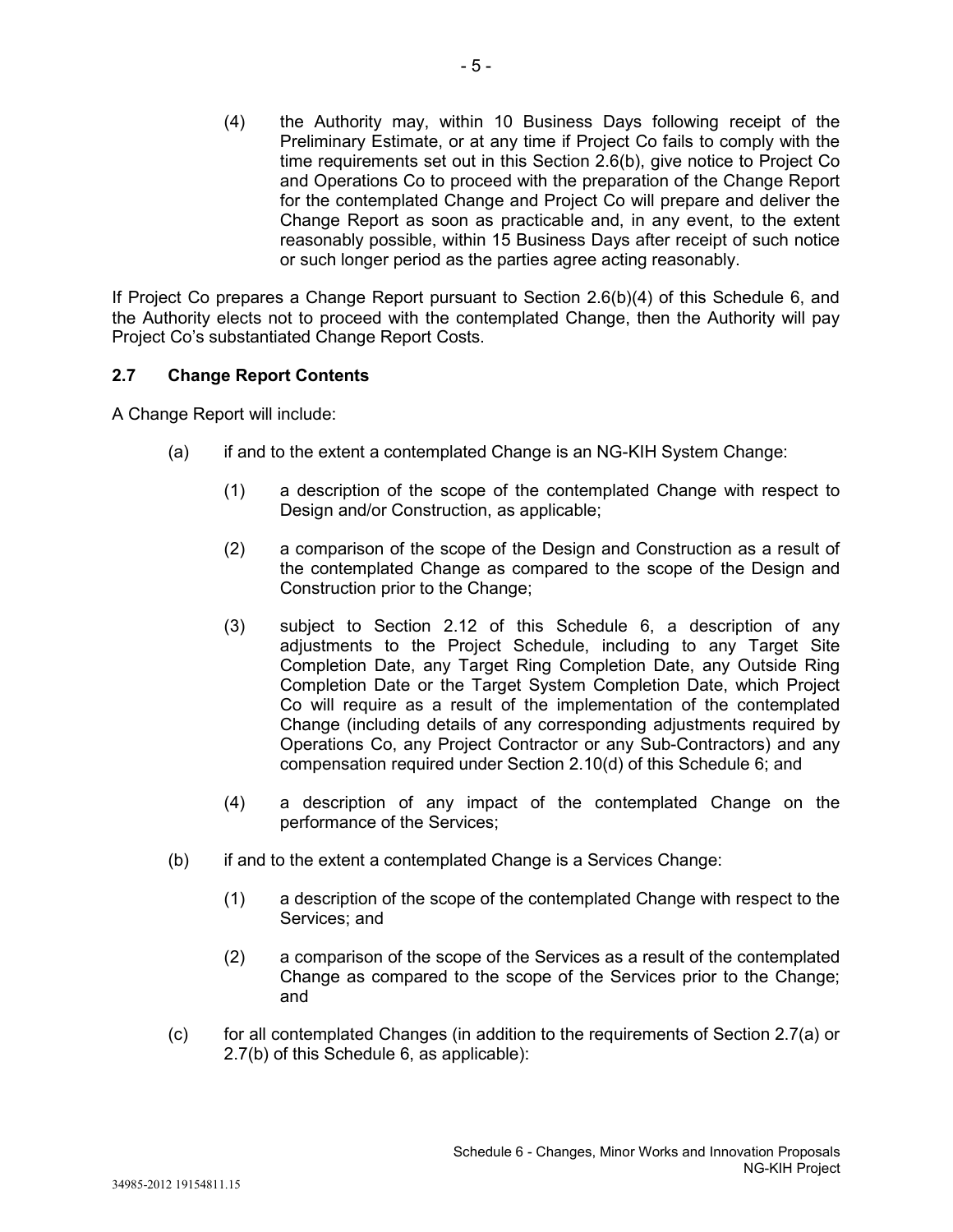- (1) an estimate of all costs, if any, reasonably necessary for and directly associated with the contemplated Change, including the following (which will be shown separately if requested by the Authority), as applicable:
	- (A) all Design costs (based on the estimated number of hours reasonably required to perform any additional Design);
	- (B) all Construction labor, material and equipment costs, supported, as the case may be, by quotations from the applicable Project Contractor and Sub-Contractors;
	- (C) all Services labor, material and equipment costs, supported, as the case may be, by quotations from the applicable Project Contractor and Sub-Contractors;
	- (D) all additional costs of site management, including supervision of trade foremen, site overheads and site establishment and including, without duplication, any costs related to Project Co's or Operations Co's management and oversight of the Project that should reasonably be included in the contemplated Change;
	- (E) all costs of relevant Permits, including an amendment or renewal of a Permit, a new Permit or a Permit that is in the course of being obtained;
	- (F) all costs associated with services provided by professional advisors;
	- (G) all financing costs;
	- (H) if and to the extent a contemplated Change is an NG-KIH System Change that also materially affects the cost of the Services, all changes to the cost of the Services; and
	- (I) if and to the extent a contemplated Change is a Services Change that requires a material change to the NG-KIH System, all changes to the cost of the NG-KIH System;
- (2) an estimate of the cost savings, if any, resulting from the contemplated Change;
- (3) any proposal(s) as to how the contemplated Change could be accomplished at no net cost;
- (4) a description of any changes to the Senior Financing Agreements that would be required to reflect a change in the risk profile of the Project arising from the contemplated Change;
- (5) a description of any changes to the Availability Payments that are required to reflect the costs and cost savings referred to in Sections  $2.7(c)(1)$  and  $2.7(c)(2)$ ;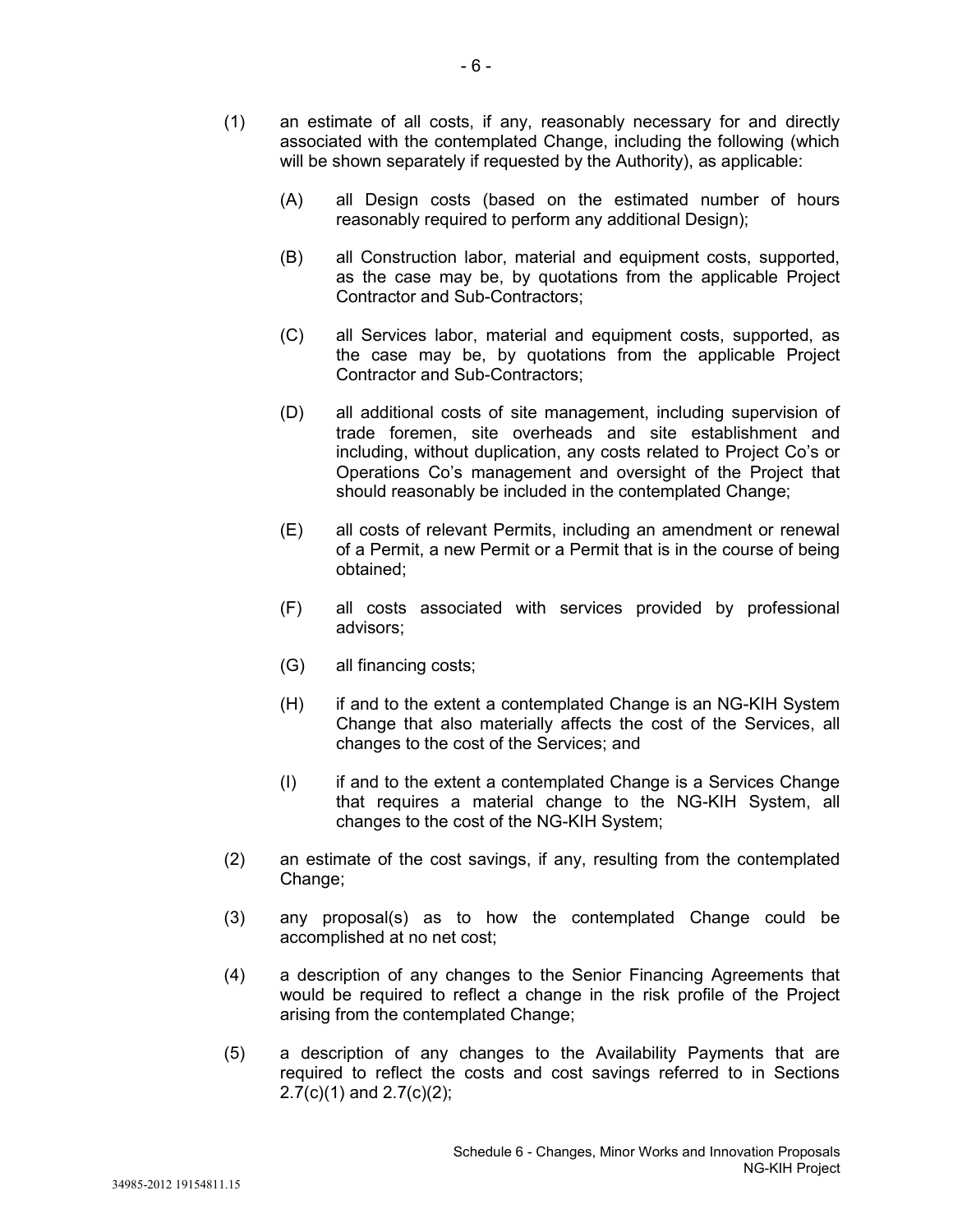- (6) identification of any amounts payable by the Authority to Project Co, if any, other than the Availability Payments;
- (7) Project Co's proposal as to how any increased costs to Project Co resulting from the contemplated Change might be funded;
- (8) the value of the loss or reduction of benefits resulting from the contemplated Change;
- (9) a description of any additional consents or approvals required, including amendments, if any, of any Permits required to implement the contemplated Change;
- (10) a description of any impact on the obligations of Project Co under the Project Implementation Agreement or the Project Contracts;
- (11) a description of the extent to which the contemplated Change would interfere with Project Co's ability to comply with any of its obligations under this Project Agreement, the Project Implementation Agreement, the Project Contracts, any Sub-Contracts and any Permits;
- (12) the name of the Sub-Contractor(s) (if any) which Project Co or Operations Co intends to engage for the purposes of implementing the contemplated Change, together with a description of the qualifications of any such Sub-Contractor(s) so as to demonstrate the ability of such Sub-Contractor(s) to implement the contemplated Change;
- (13) a description of any further effects (including benefits and impairments) that Project Co foresees as being likely to result from the contemplated Change;
- (14) a description of any actions that would be reasonably required by the Authority to implement the contemplated Change;
- (15) a description of the steps Project Co will take to implement the contemplated Change, in such detail as is reasonable and appropriate in all the circumstances;
- (16) a description of any impact on expected usage of utilities for the current Contract Year and subsequent Contract Years; and
- (17) a description of the extent to which the contemplated Change may impact the ability of any Third Party Fiber Provider to perform any of its obligations under the relevant Third Party Fiber Agreement.

All of the costs described in this Section 2.7 will be provided in current applicable dollar amounts.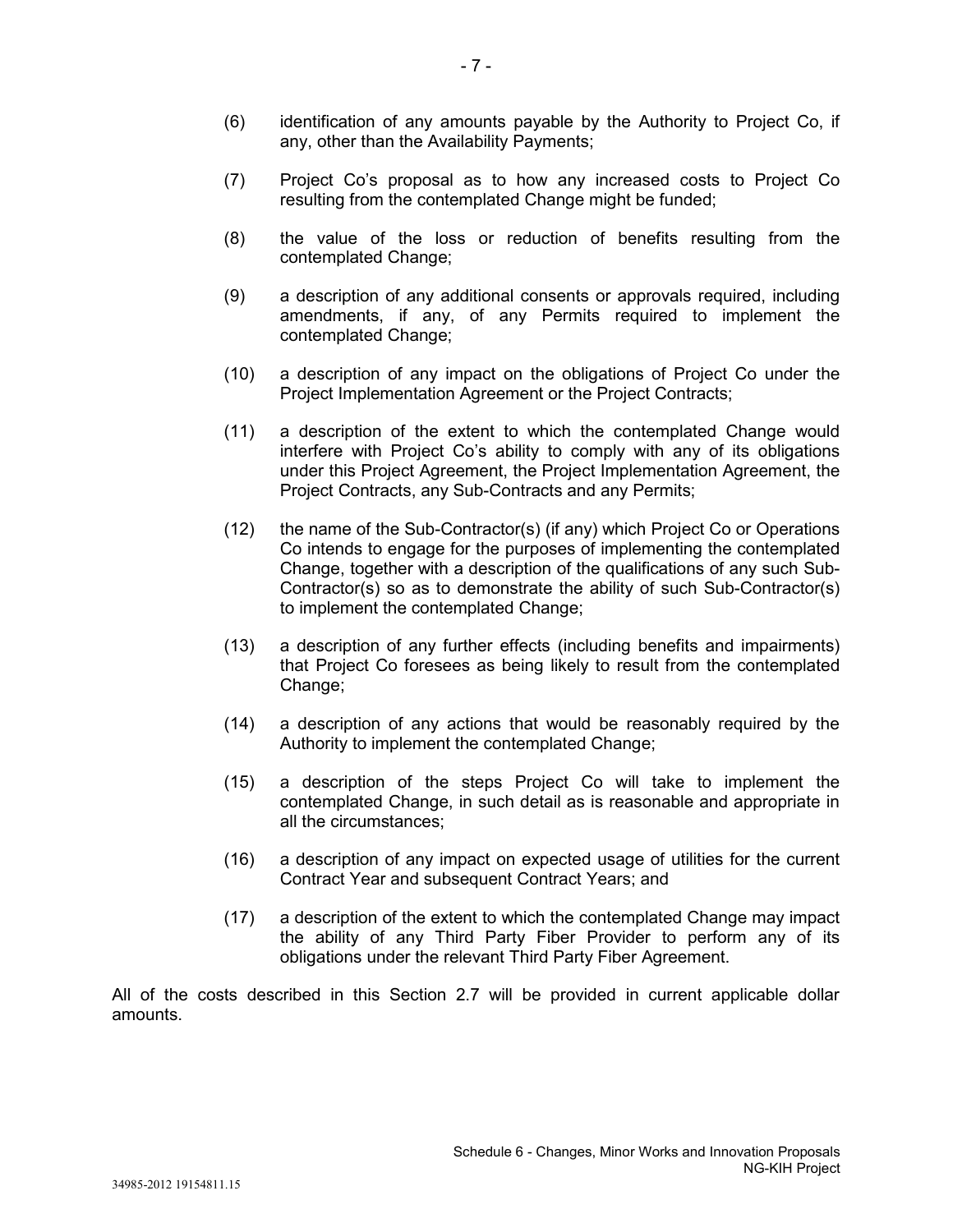# **2.8 Justification and Supporting Documentation for Contemplated Change Estimates**

The cost estimates included in a Change Report will be in sufficient detail to allow evaluation by the Authority and will include such supporting information and justification as is necessary to demonstrate that:

- (a) Project Co has used all reasonable efforts, including utilizing competitive quotes or tenders, to minimize the cost of a contemplated Change and maximize potential related cost savings;
- (b) Project Co, Operations Co, the Project Contractors and the Sub-Contractors have valued the Change as described in Section 2.9 of this Schedule 6, and have not included other margins or mark-ups;
- (c) the full amount of any and all expenditures that have been reduced or avoided (including any Capital Expenditure) have been fully taken into account; and
- (d) Project Co has mitigated or will mitigate the impact of the contemplated Change, including on the Project Schedule, the performance of the Services, the expected usage of utilities and the direct costs to be incurred.

The Authority may, at any time and in its sole discretion, seek competing cost estimates or alternative change estimates from contractors who are qualified to perform the contemplated Change for purposes of comparing and evaluating the cost estimates provided by Project Co.

## **2.9 Valuation of and Payment for Changes**

The value and method of valuation of a Change will be as agreed by the parties. Failing agreement, the value of the Change will be deemed to be the net cost (or saving) of implementing the Change, calculated in accordance with Section 2.10 of this Schedule 6. If a Change has a net cost (a positive Net Change Value), the Authority will pay Project Co the Net Change Value plus the Change Mark-Up and any amounts due under Section 2.10(d) of this Schedule 6. If a Change has a net cost savings (a negative Net Change Value), Project Co will pay the Authority the Net Change Value. For clarity, unless otherwise agreed by the parties, the Authority will pay for any Change that requires a Capital Expenditure by way of lump sum payment or progress payments as such costs are incurred.

## **2.10 Net Change Value**

- (a) The value of a Change (the "**Net Change Value**") is the aggregate of the incremental costs (minus the aggregate cost savings) reasonably incurred to implement the Change, supported by invoices, purchase orders, time sheets and other customary industry documentation, as follows:
	- (1) Design: the incremental costs (or cost savings) of any Design incurred (or saved), based on the additional (or decreased) number of design consultant's hours required to undertake the Change;
	- (2) Labor: the incremental costs incurred (or cost savings) for labor, based on the additional (or decreased) number of labor and direct laborsupervision hours required to undertake the Change (including allowance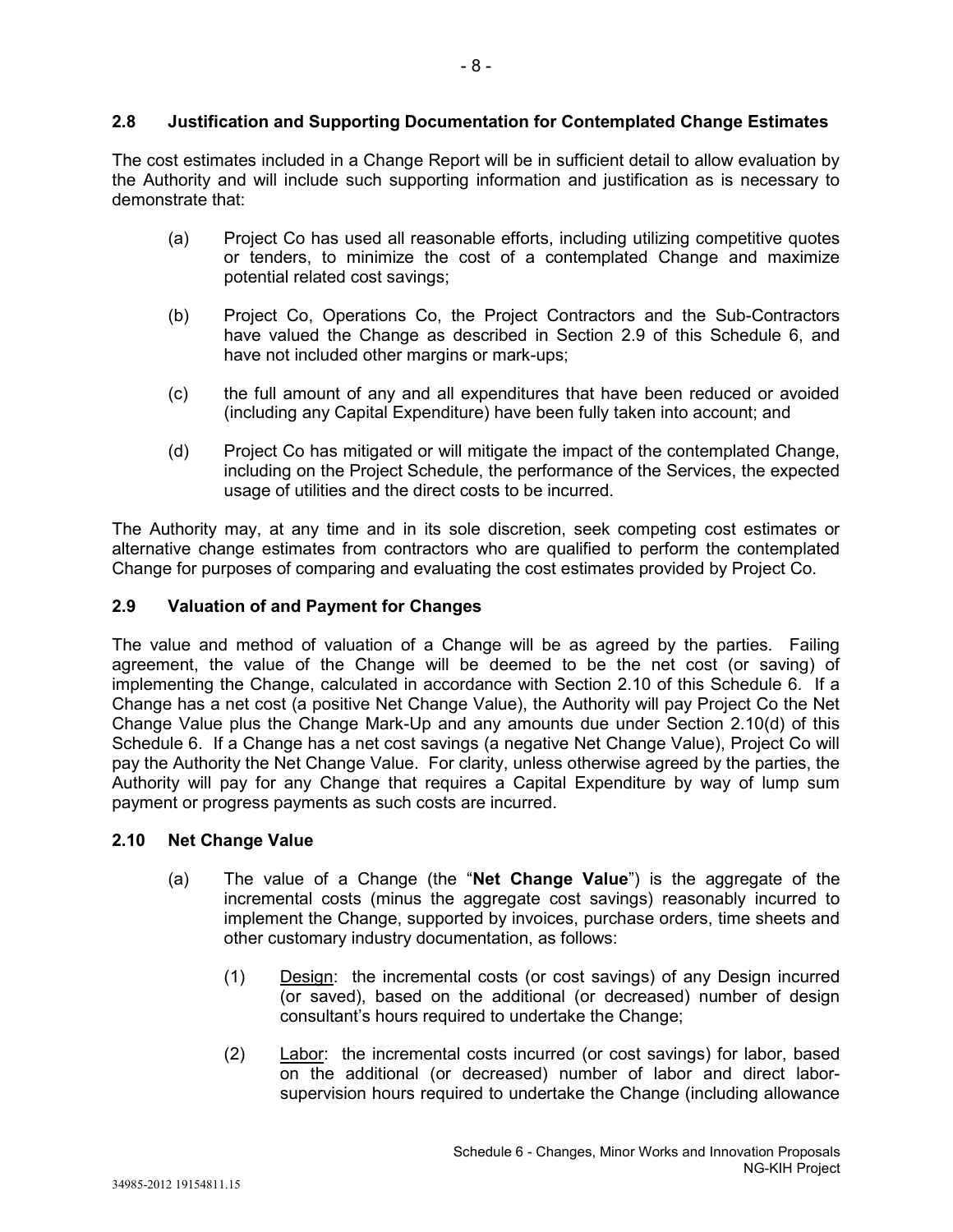for all payroll burdens such as overtime premiums (when paid), vacation pay, pensions, statutory payments, workers' compensation insurance, union dues, tool money, medical insurance and any other payments directly paid in the ordinary course, and including any severance and termination costs directly resulting from the Change);

- (3) Materials and Equipment: the incremental costs incurred (or cost savings) for the supply and delivery of such materials, consumables and equipment (including the cost of any associated testing, commissioning, spare parts, manuals and software, and including any related design and engineering), except that any changes to the Authority's cost of purchasing NG-KIH System equipment will not be included in the calculation of Net Change Value;
- (4) Procurement Cost: the incremental costs incurred (or cost savings) to obtain and evaluate tenders and award a contract for work required for the Change that is to be tendered under Section 2.13(b) of this Schedule 6, and the supervision and management of such contract;
- (5) Services: the incremental costs incurred (or cost savings), based on the number of personnel hours required to undertake the Change; and
- (6) Miscellaneous: all other additional net costs or savings directly attributable to the Change, including project management, site management, supervision, site establishment, living and travel allowances, services provided by professional advisors, wastage, disposal, insurance, bonding, financing and Permits (including the amendment or renewal of an existing Permit or obtaining a new Permit), calculated at the cost or saving to Project Co or Operations Co;
- (b) any costs related to expenses that would have been incurred had the Change not taken place (to the extent such costs are not increased as a result of the Change) will not be considered directly attributable to the Change;
- (c) the rates and charges applied in Section 2.10(a) above will be no greater than the market rates prevailing at the time of the implementation of the Change, paid between arm's length contracting parties; and
- (d) subject to Section 2.12 of this Schedule 6, if a Change causes a delay in Site Completion, Ring Completion or System Completion and Project Co is entitled to an equitable adjustment of the Project Schedule (including the Target Site Completion Dates, the Target Ring Completion Dates, the Outside Ring Completion Dates and the Target System Completion Date) as a result of a Change, the cost of the Change will include an amount calculated on the basis that Project Co will be placed in no better or worse position than it would have been in had the Change and the delay in Site Completion, Ring Completion or System Completion not occurred and taking into consideration the following (without duplication):
	- (1) any net increase or decrease in the costs of Project Co performing its obligations under this Project Agreement or Operations Co performing its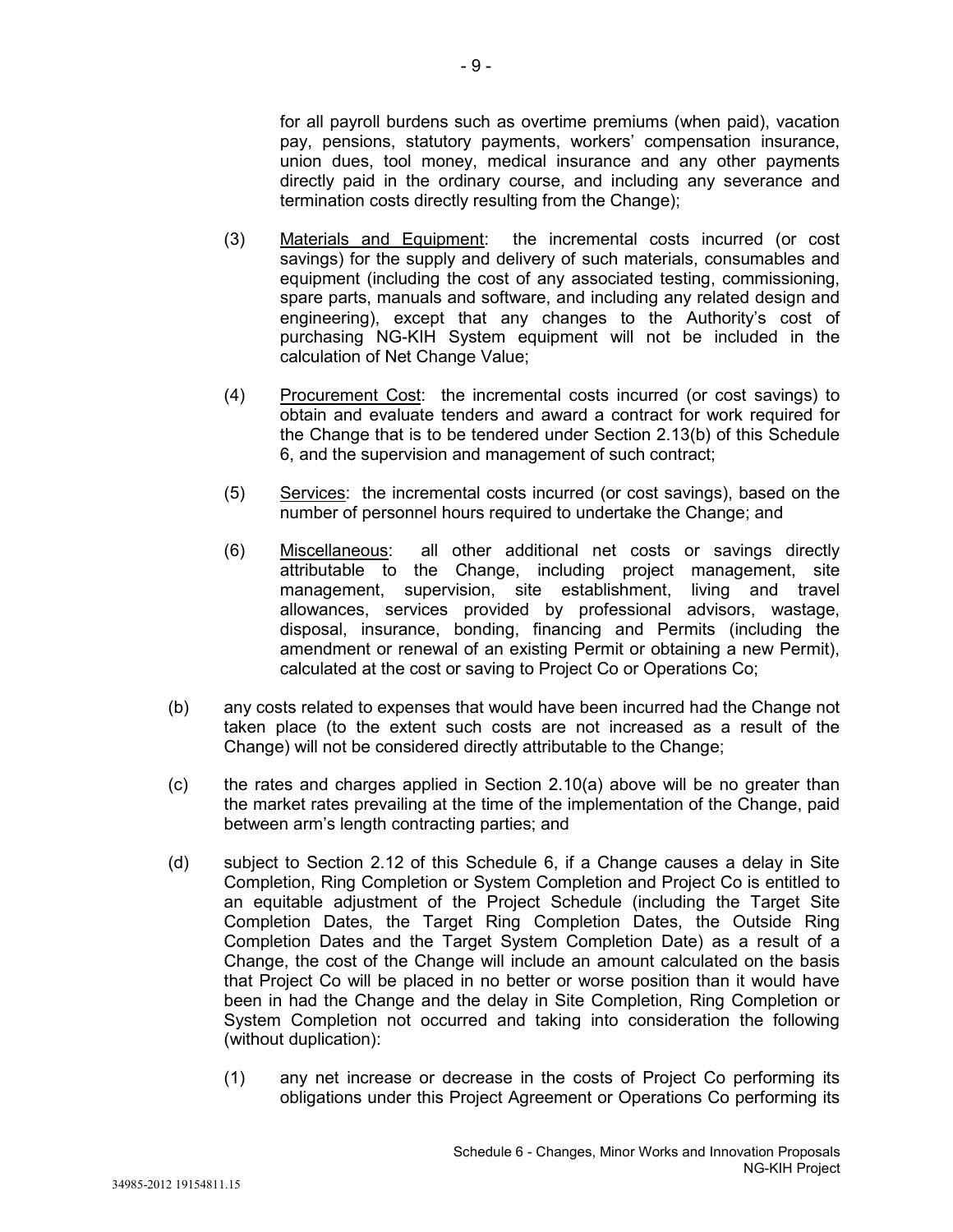obligations under the Project Implementation Agreement resulting solely from the Change and the delay, including any increased financing costs caused by a reduction in the amortization schedule for the Senior Debt;

- (2) the Availability Payments that would have otherwise been payable to Project Co;
- (3) no amount will be payable for Avoidable Costs or Indirect Losses; and
- (4) no amount will be payable to Senior Secured Creditors in connection with the consent to any Change unless the Change is a material Change, the consent is reasonably required under the Senior Financing Agreements and the amount payable is reasonable.

## **2.11 Mark-Up on Changes**

If a Change has a positive Net Change Value, the Authority will pay a mark-up of 10% of the Net Change Value (the "**Change Mark-Up**") to cover Project Co's and Operations Co's indirect, head office and other costs and profit.

## **2.12 Effect on the Project Schedule or Delays to Services**

Project Co will use all reasonable efforts, as described in Section 2.5 of this Project Agreement, to minimize the effect of a Change on the Project Schedule (including the Target Site Completion Dates, the Target Ring Completion Dates, the Outside Ring Completion Dates and the Target System Completion Date) and the performance of the Services and, subject to the foregoing, Project Co will be entitled to an equitable adjustment of the Project Schedule (including the Target Site Completion Dates, the Target Ring Completion Dates, the Outside Ring Completion Dates and the Target System Completion Date) and the requirements for performance of the Services as a result of the Change. Without limiting the generality of the foregoing, the implementation of a Change, to the extent Project Co has identified the effect on the Services and such effect has been documented in a Change Certificate, but without duplication of relief that may be provided in a Change Certificate, will constitute an Excusing Event.

### **2.13 Agreement on a Change**

Following receipt by the Authority of a Change Report prepared in accordance with Section 2.7 of this Schedule 6:

- (a) as soon as practicable and, in any event within 15 Business Days after the Authority receives a Change Report or such longer period as the parties agree acting reasonably, the Authority will deliver to Project Co and Operations Co any requests for clarifications or amendments, and the parties' Representatives will meet and use all reasonable efforts to agree to the Change Report, including the costs, payments (including payment of costs and adjustments to Availability Payments, if any) and other information contained in the Change Report;
- (b) if the Authority is required by applicable Law or Governmental Authority to require Project Co to competitively tender any contract in relation to a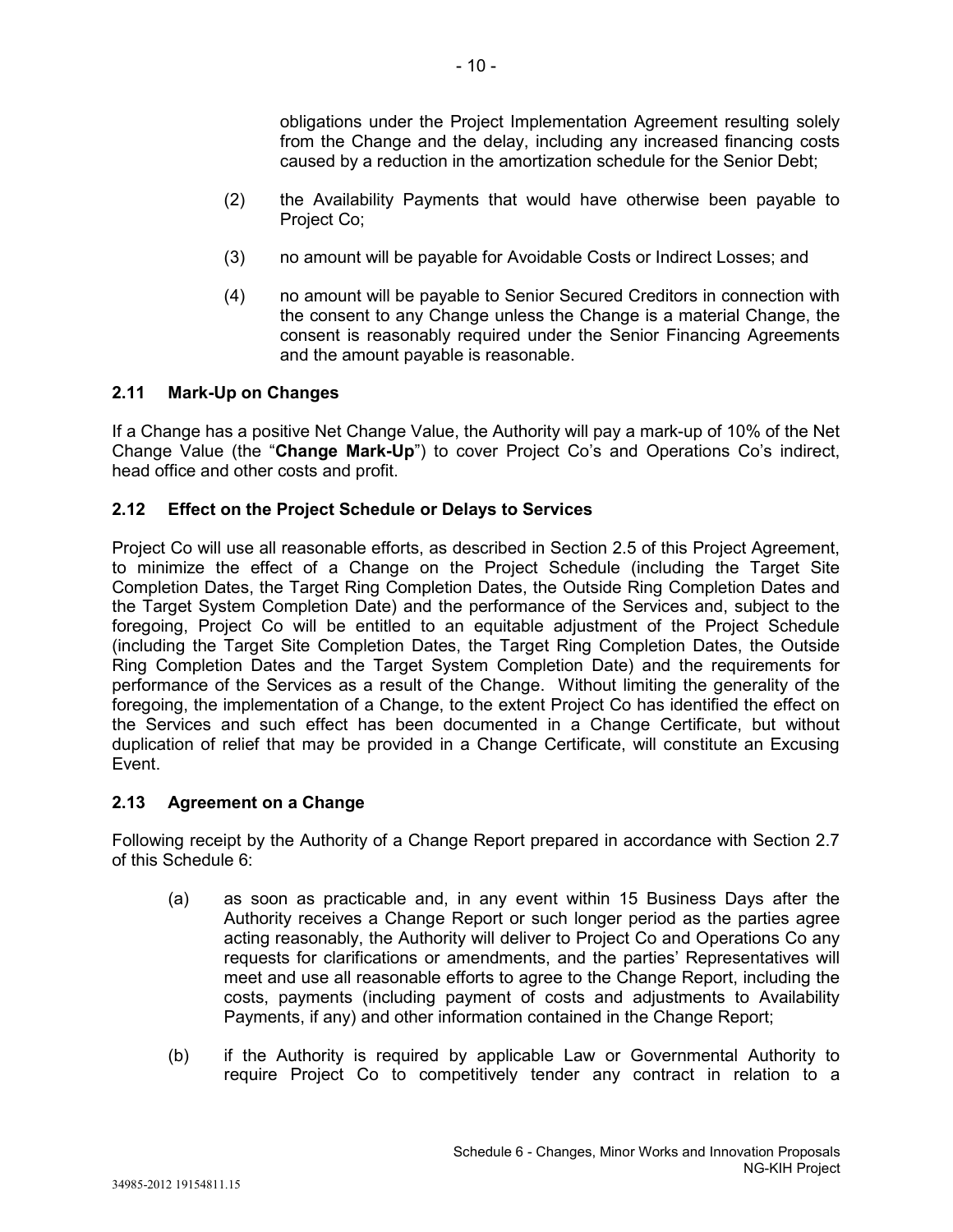contemplated Change, Project Co will seek and evaluate competitive tenders for the proposed Change; and

(c) the Authority may, in writing, modify a Preliminary Change Instruction at any time prior to the parties reaching an agreement on the Change Report for any matter relating to the Change Report or arising from the discussions in relation thereto, in which case Project Co will, as soon as practicable and, in any event, not more than 10 Business Days after receipt of such modification (or such longer period as the parties may agree acting reasonably), notify the Authority of any consequential changes to the Change Report.

### **2.14 Change Certificate**

A Change will come into effect by the Authority issuing to Project Co and Operations Co a Change Certificate signed by the Authority's Representative. If the parties have agreed on the Change Report without amendment, it is sufficient for the Change Certificate to be signed by the Authority's Representative. Subject to Section 2.15, if the Change Report requires amendment, the Change Certificate comes into effect when signed by the Authority's Representative and Project Co's Representative. Subject to Section 2.17, Project Co will not proceed with a Change prior to receiving a signed Change Certificate from the Authority. A Change Certificate issued in accordance with this Section 2.14 will be binding upon the Authority and Project Co. Subject to Section 2.5 and Section 2.15(b) of this Schedule 6, upon receipt of a Change Certificate, Project Co will implement the Change without prejudice to Project Co's right to refer any question of valuation of the Change to the Dispute Resolution Procedure.

### **2.15 Disagreement on Change Report**

If the parties do not agree on a Change Report, then the Authority may:

- (a) except in connection with a Change required pursuant to Section 2.16 of this Schedule 6, elect not to proceed with the Change described in the Preliminary Change Instruction; or
- (b) issue a Change Certificate to Project Co and Operations Co stating the Authority's determination of the matters referred to in the Change Report and, if Project Co disagrees with all or any of the determinations set out in the Change Certificate, then Project Co may deliver to the Authority a Dispute Notice, and Project Co will, without prejudice to its rights with respect to such Dispute, use all reasonable efforts to implement the Change as directed in the Change Certificate.

The Change Certificate referred to in Section 2.15(b) is effective when signed by the Authority's Representative alone.

### **2.16 Changes in Other Circumstances**

The Authority will issue a Preliminary Change Instruction in respect of a deemed Change pursuant to Section 8.8(a) (Parties' Entitlements Upon Occurrence of a Change in Law) of this Project Agreement and any such Change will be subject to the processes and procedures outlined in this Schedule 6 in respect of Changes.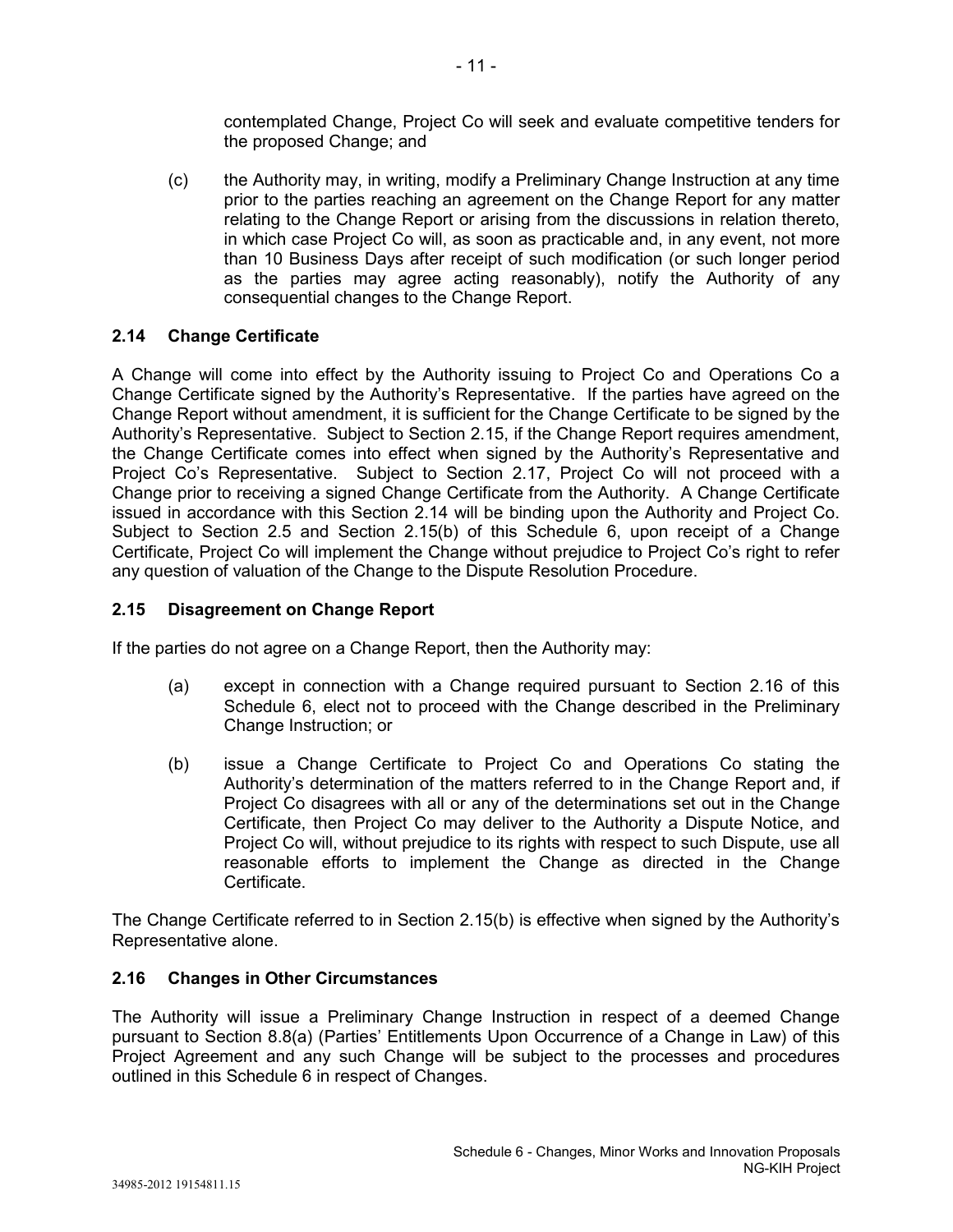## **2.17 Change Directive**

Subject to Section 2.5 of this Schedule 6 but notwithstanding any other provision of this Schedule 6, the Authority may, at any time, issue a Change Directive to Project Co and Operations Co, signed by the Authority's Representative, directing Project Co to proceed with a contemplated Change in which case the following will apply:

- (a) Project Co will proceed with the Change and the valuation and the time extensions and payment of any adjustments will be made as soon as reasonably possible after the implementation thereof in the same manner as a Change for which a Preliminary Change Instruction, Change Report and Change Certificate would be issued hereunder;
- (b) if Project Co has not previously done so, Project Co will, within 20 Business Days after the issuance of the Change Directive, provide a Change Report in accordance with the requirements of this Schedule 6 for a Change Report and Section 2.13(a) of this Schedule 6 will apply;
- (c) pending a final determination as to any time extensions or valuation and payment of any adjustments for a Change or any other matters in the Change Report delivered by Project Co pursuant to Section 2.17(b) of this Schedule 6, the Authority will pay Project Co amounts reasonably demonstrated by Project Co in writing from time to time to be payable for the Change, including reimbursement of amounts that Project Co reasonably incurs with respect to the Change;
- (d) if the parties agree on the Change Report, the Authority will issue a signed Change Certificate stating the parties' agreed determination of the matters referred to in the Change Report;
- (e) if the parties do not agree on a Change Report, the Authority will issue a signed Change Certificate stating the Authority's determination of the matters referred to in the Change Report; and
- (f) if Project Co disagrees with all or any of the determinations set out in the Change Certificate, Project Co may deliver to the Authority a Dispute Notice, and Project Co will, without prejudice to its rights with respect to such Dispute, continue to implement the Change as directed in the Change Directive.

The Authority may issue a Change Directive at any time in its discretion, including in the absence of a Preliminary Change Instruction, at any time following issuance of a Preliminary Change Instruction, if Project Co fails to provide a Change Report, if a Change Report or Change Certificate is not promptly agreed upon by the parties or if there is a Dispute in relation to a Preliminary Change Instruction, Change Report or Change Certificate (including a Dispute as to whether there is a Change), but not if there is a Dispute as to whether Project Co is entitled to refuse to implement the Change under Section 2.5 of this Schedule 6.

### **2.18 Modification of Processes and Procedures**

Nothing in this Schedule 6 shall limit the ability of the parties to mutually, in writing, modify, simplify or waive some or all of the processes and procedures outlined in this Schedule 6 in respect of Changes.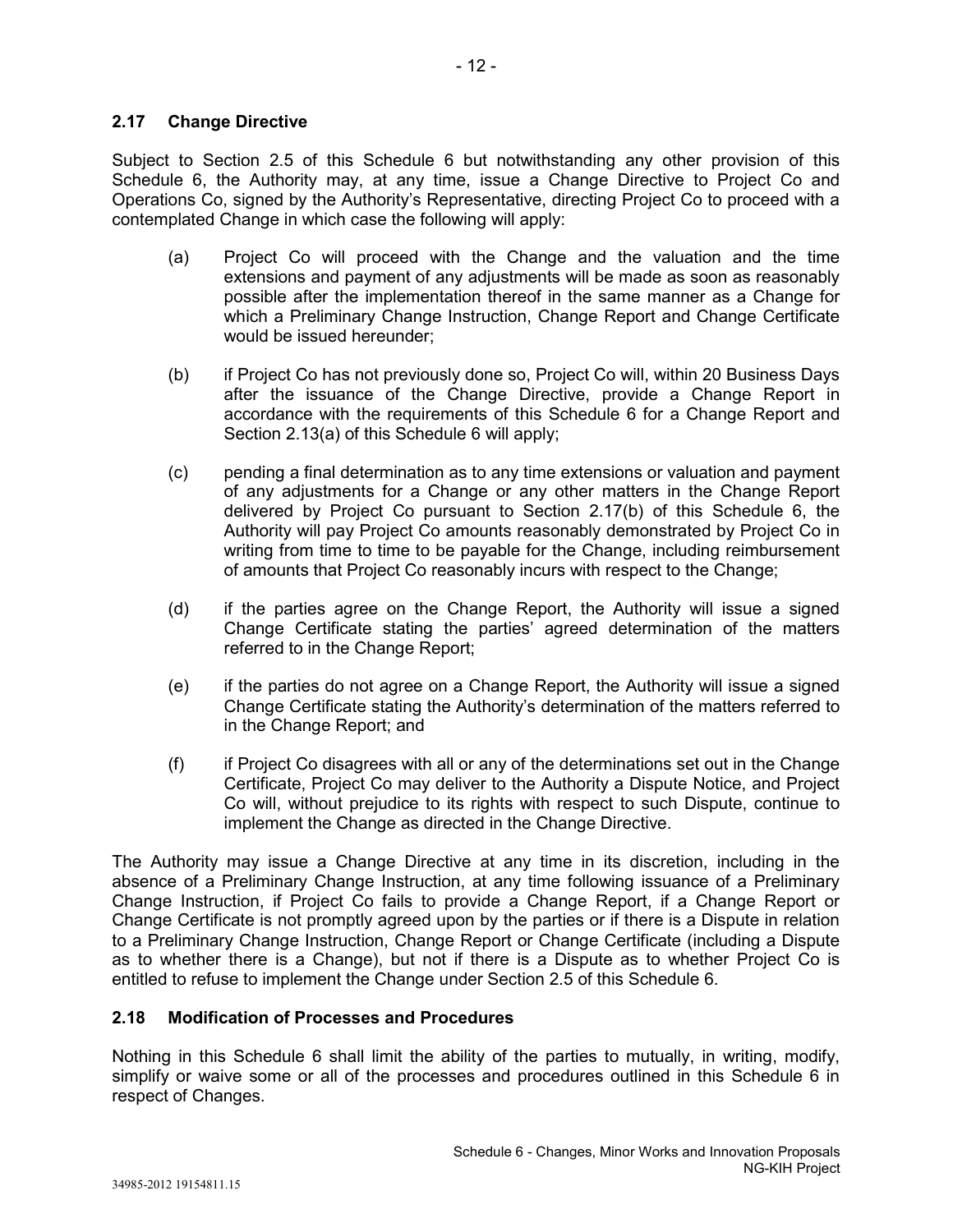## **3. MINOR WORKS**

## **3.1 Minor Works Rates**

The Minor Works Rates will be established and applied as follows:

(a) The Minor Works Rates that will apply to the first Contract Year are as follows:

| <b>Salaried Personnel</b>                                  | <b>Regular Hourly Rates</b><br>(\$/hour) | <b>Overtime Hourly Rates</b><br>(\$/hour) |
|------------------------------------------------------------|------------------------------------------|-------------------------------------------|
| Senior Project Manager                                     | \$195.00                                 | \$292.50                                  |
| Project Manager                                            | \$161.19                                 | \$241.78                                  |
| <b>ISP Installation Manager</b>                            | \$181.26                                 | \$271.89                                  |
| ISP Test and Turn up Manager                               | \$181.26                                 | \$271.89                                  |
| ISP Senior Network Design and<br><b>Solution Architect</b> | \$245.00                                 | \$367.50                                  |
| ISP Network Design and<br><b>Solution Architect</b>        | \$200.00                                 | \$300.00                                  |
| <b>NOC Support Engineer</b>                                | \$161.19                                 | \$241.78                                  |
| <b>NOC/OSS Management</b><br>Engineer                      | \$181.26                                 | \$271.89                                  |
| <b>Construction Manager</b>                                | \$155.00                                 | \$232.50                                  |
| <b>Project Engineer</b>                                    | \$110.00                                 | \$165.00                                  |
| Cable Splicer/Tester                                       | \$105.00                                 | \$157.50                                  |
| <b>General Foreman</b>                                     | \$105.00                                 | \$157.50                                  |
| <b>Aerial Team with Bucket Truck</b>                       | \$250.00                                 | \$375.00                                  |
| <b>Field Engineer/Installer</b>                            | \$105.00                                 | \$157.50                                  |
| <b>Systems Engineer</b>                                    | \$161.19                                 | \$225.00                                  |
| Senior Circuit Design Engineer                             | \$225.00                                 | \$337.50                                  |
| <b>Circuit Design Engineer</b>                             | \$181.26                                 | \$225.00                                  |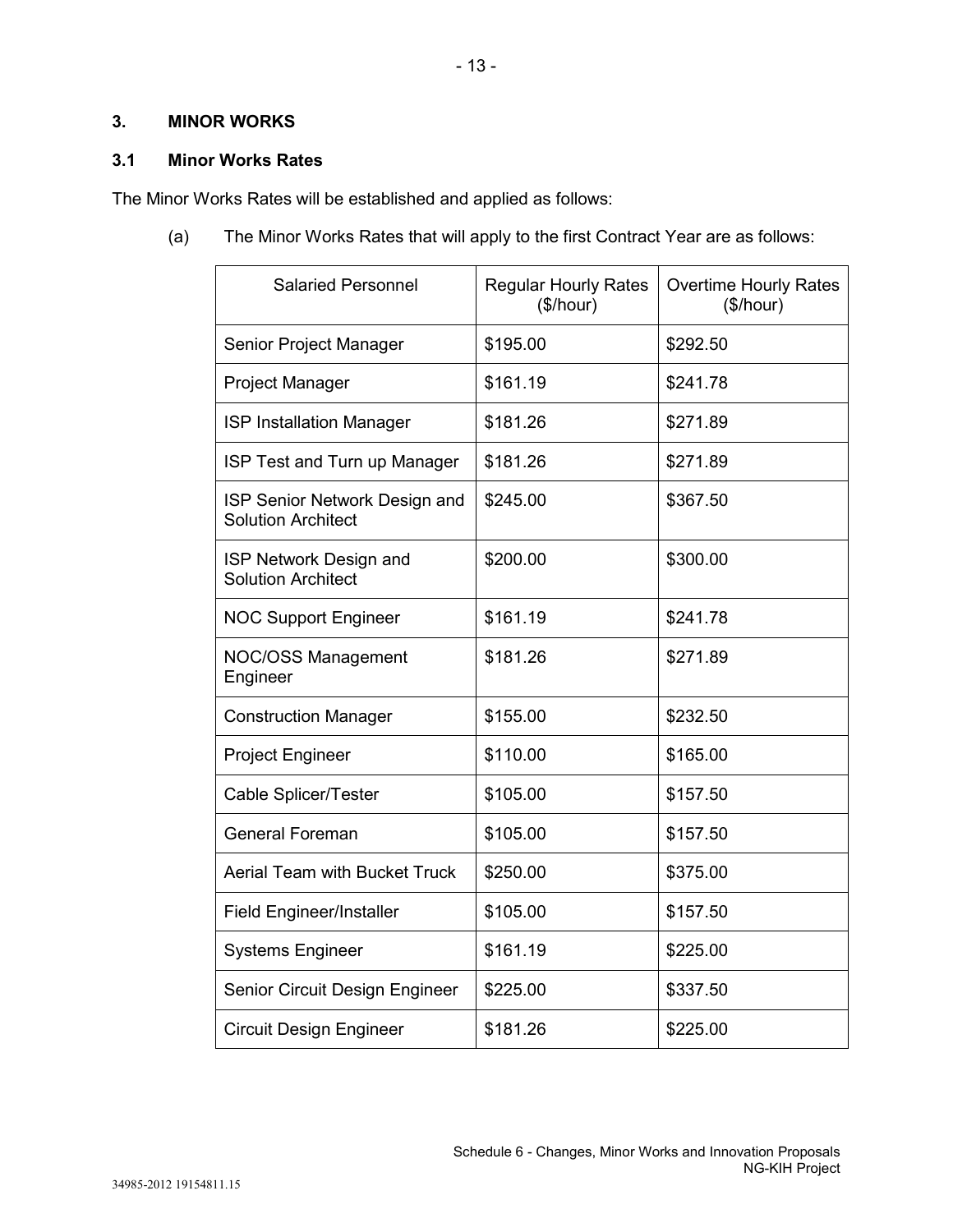- (b) Not less than 20 Business Days before the commencement of each subsequent Contract Year, Project Co will submit to the Authority, for review and approval by the Authority, any amendments to the categories and hourly rates set out in Section 3.1(a) (the "**Minor Works Rates**") to be applied in respect of any request by the Authority for Minor Works to be completed during the next occurring Contract Year.
- (c) The Authority, acting reasonably, may identify amendments to the categories that may be required for Minor Works in the next applicable Contract Year. For greater certainty, the categories and Minor Works Rates will apply to the Project Contractors and Sub-Contractors unless otherwise agreed by the Authority.
- (d) The Minor Works Rates will be based on the actual hourly cost that will be paid to the individual (including allowance for all payroll burdens such as overtime premiums (when paid), vacation pay, pensions, statutory payments, workers' compensation insurance, union dues, tool money, medical insurance and any other payments directly paid in the ordinary course), and will include a markup to cover overhead and profit, provided that the Minor Works Rates will not be greater than the prevailing market rates paid by arm's length contracting parties.
- (e) If the parties are unable to agree on the categories and Minor Works Rates as required under Section 3.1(b) of this Schedule 6, the cost of Minor Works will be valued as described in Section 3.5 of this Schedule 6.

## **3.2 Direction for Minor Works**

The Authority may, at any time during the Operating Period, request that Project Co perform Minor Works in respect of such Site as follows:

- (a) within 10 Business Days of a request in writing for Minor Works, Project Co will, at its own cost, prepare and deliver to the Authority a written price estimate covering the full scope of the requested Minor Works, based on the applicable Minor Works Rates or, if and to the extent the Minor Works Rates are not applicable, at cost plus 10%;
- (b) a Preliminary Change Instruction and a Change Report will not be required for Minor Works;
- (c) within 5 Business Days of receipt of a written price estimate from Project Co, the Authority will either:
	- (1) provide written direction for Project Co to proceed with the Minor Works, in which case, Project Co will, in a timely manner, carry out the Minor Works; or
	- (2) confirm that Project Co does not need to proceed with the Minor Works; and
- (d) the completed Minor Works will be a part of the completed NG-KIH System and, accordingly, as required by this Project Agreement, and without further payment, except for an appropriate adjustment to the Availability Payment to reflect the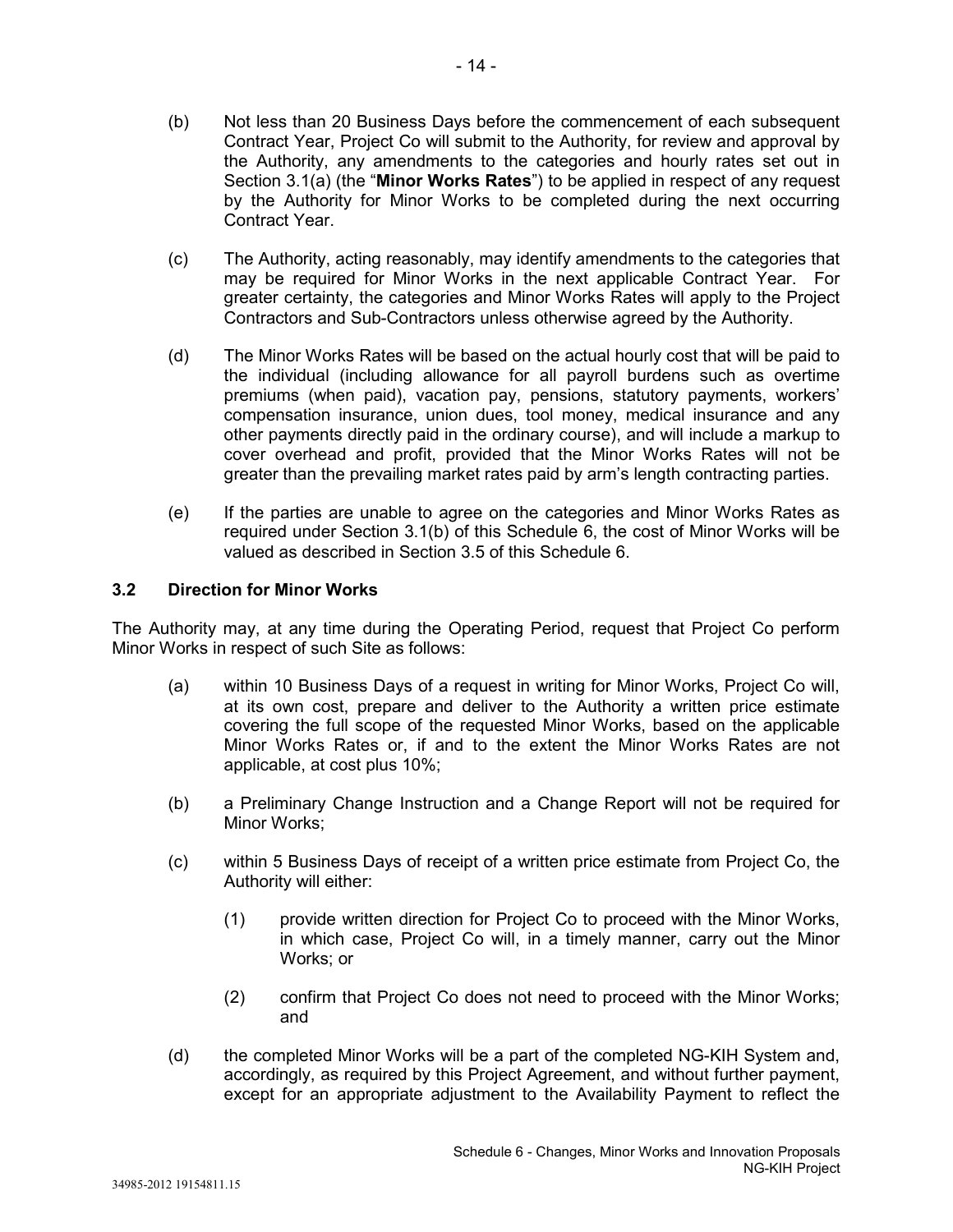effect, if any, on the cost of the Services and the payment required in accordance with Section 3.4 of this Schedule 6, Project Co will be responsible for all Services related to the completed Minor Works.

Project Co will not be entitled to charge the Authority for preparing a written price estimate in accordance with Section 3.2(a) above.

## **3.3 Project Co to Minimize Inconvenience**

Prior to commencing any Minor Works, Project Co will notify the Authority of the estimated duration of the Minor Works so that the Authority and Project Co can agree upon a convenient time for carrying out the Minor Works in a manner that minimizes and mitigates inconvenience and disruption to the use of the NG-KIH System. Project Co will use all reasonable efforts to minimize the duration of any Minor Works and will schedule Minor Works as reasonably requested by the Authority, including doing works outside normal operating hours.

# **3.4 Payment for Minor Works**

Project Co will, as of the end of a calendar month, invoice the Authority monthly for Minor Works completed in the calendar month, supported by appropriate invoices and work records, and the Authority will pay Project Co for all undisputed amounts by the date that is 30 days following receipt of the invoice for Minor Works performed in the previous calendar month.

## **3.5 Minor Works Disputes**

Any Dispute arising in connection with Minor Works, including the price to be paid for Minor Works and the annual determination of the Minor Works Rates, will be resolved in accordance with the Dispute Resolution Procedure.

# **4. INNOVATION PROPOSALS**

# **4.1 Innovation and Value Engineering**

Project Co may, at any time, submit a proposal to the Authority (an "**Innovation Proposal**") to implement modifications to the NG-KIH System and the Services, including through innovation or value engineering, for the purpose of achieving efficiencies and reducing the Availability Payments or the overall cost to the Authority of the NG-KIH System and the Services. Project Co must demonstrate to the Authority's satisfaction that an Innovation Proposal is originated and initiated solely by Project Co (including by Project Co bearing all research and development costs) without the involvement of the Authority or its consultants and offers savings, innovation or efficiency that is not otherwise called for or provided by this Project Agreement.

# **4.2 Content of Innovation Proposal**

An Innovation Proposal will:

(a) set out all the information required in a Change Report as required under Section 2.7 of this Schedule 6, modified to apply to an Innovation Proposal;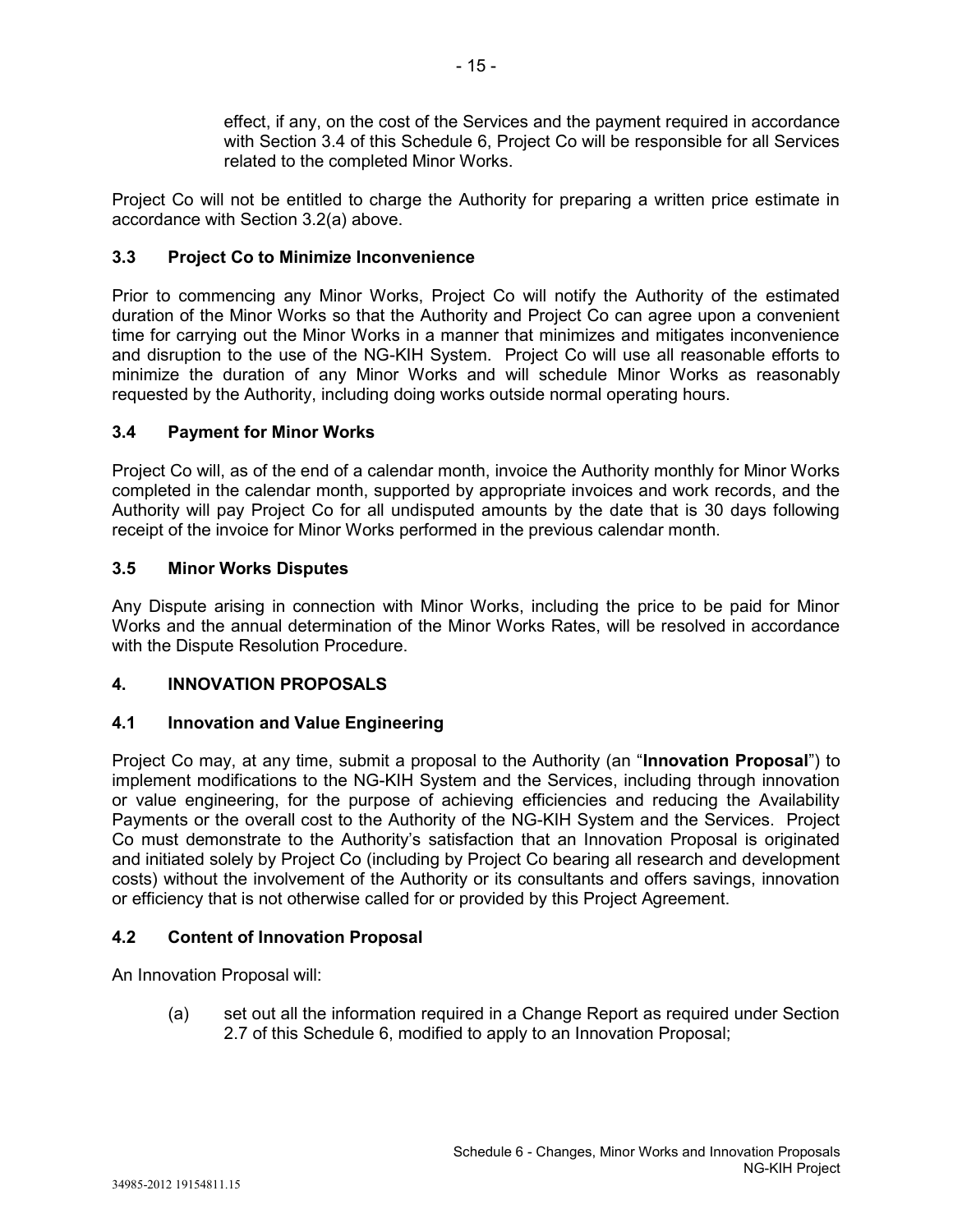- (b) specify Project Co's reasons and justification for proposing the Innovation Proposal and detail the value and benefits to the Authority of the Innovation Proposal;
- (c) request the Authority to consult with Project Co with a view to the Authority deciding whether to agree to the Innovation Proposal and, if so, what consequential changes the Authority may require;
- (d) indicate any implications of the Innovation Proposal, including a difference between the existing and the proposed requirements of this Project Agreement, and the comparative advantages of each to Project Co and the Authority;
- (e) indicate whether a payment by the Authority in respect of direct costs or a variation to the Availability Payments is proposed and, if so, give a detailed estimate of such proposed payment or variation;
- (f) indicate if there are any dates by which a decision by the Authority must be made; and
- (g) include such other information and documentation as may be reasonably requested by the Authority to fully evaluate and consider the Innovation Proposal.

## **4.3 Costs of Developing Innovation Proposal**

Project Co may deliver to the Authority preliminary information with respect to a proposed Innovation Proposal, but unless the Authority, in its discretion, agrees to pay or share the costs of developing an Innovation Proposal, the costs of investigating a potential Innovation Proposal will be borne entirely by Project Co.

## **4.4 Evaluation of Innovation Proposal**

The Authority will evaluate and give consideration to an Innovation Proposal taking into account all relevant issues, including whether:

- (a) a change in the Availability Payments will occur;
- (b) the Innovation Proposal affects the quality or delivery of the NG-KIH System or the Services;
- (c) the Innovation Proposal will interfere with the relationship of the Authority with any third parties;
- (d) the financial strength of Project Co is sufficient to deliver the changed NG-KIH System or changed Services, as applicable;
- (e) the residual value of the NG-KIH System is affected; and
- (f) the Innovation Proposal materially affects the risks or costs to which the Authority is exposed,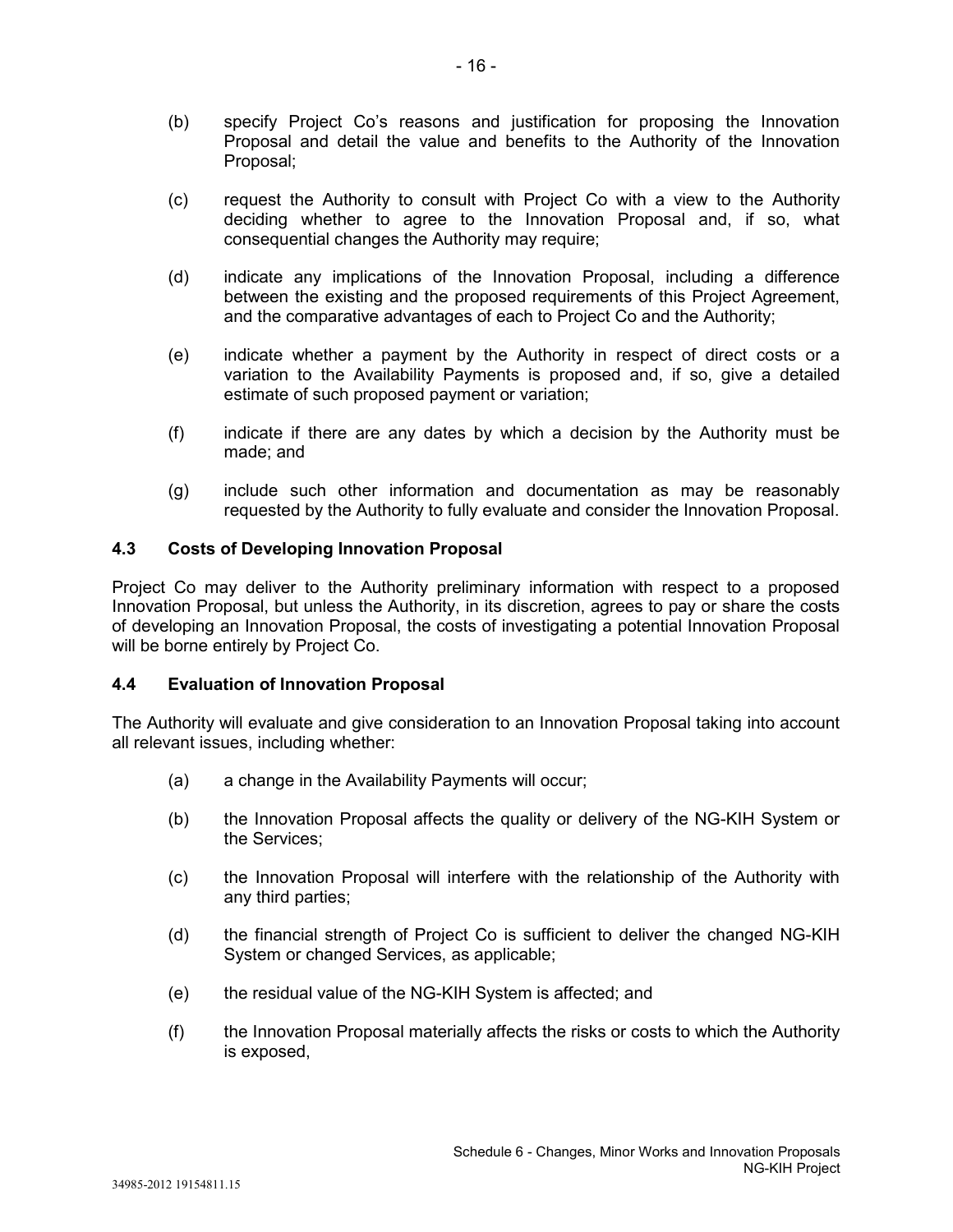and any other matter the Authority considers relevant. The Authority may request clarification or additional information regarding the Innovation Proposal, and may request modifications to the Innovation Proposal.

# **4.5 Acceptance and Implementation of Innovation Proposal**

Notwithstanding any potential cost savings of an Innovation Proposal, the Authority is under no obligation to accept an Innovation Proposal and may, in its discretion, elect not to implement an Innovation Proposal. An Innovation Proposal that is accepted by the Authority will be implemented as a Change and Project Co will not implement an Innovation Proposal prior to the issuance of a Change Certificate.

# **4.6 Sharing Benefits of an Innovation Proposal**

If the Innovation Proposal causes or will cause the costs of Project Co, Operations Co, a Project Contractor or a Sub-Contractor to decrease, after taking into account the agreed implementation and reasonably allocated development costs (incurred by Project Co, Operations Co, a Project Contractor or a Sub-Contractor) of the Innovation Proposal (taking into account any other uses of the Innovation Proposal by Project Co), the net savings in the costs of Project Co, Operations Co and such Project Contractor or Sub-Contractor will be shared by Project Co and the Authority in a manner to be agreed in connection with the acceptance of the Innovation Proposal by the Authority, and the Authority's share of the net savings will be reflected in a reduction of the Availability Payments.

# **5. POLE ATTACHMENT PROPOSALS**

## **5.1 Pole Attachment Proposal**

Project Co may, at any time during the Simple Pole Attachment Agreement Amendment Period, submit a proposal to the Authority (a "**Pole Attachment Proposal**") to implement modifications to the NG-KIH System and the Services, for the purpose of achieving efficiencies and reducing the Availability Payments or the overall cost to the Authority of the NG-KIH System and the Services in connection with a proposed Amended Pole Attachment Agreement.

## **5.2 Content of Pole Attachment Proposal**

A Pole Attachment Proposal will:

- (a) set out all the information required in a Change Report as required under Section 2.7 of this Schedule 6, modified to apply to a Pole Attachment Proposal;
- (b) specify the parties' mutually agreed reasons and justification for considering the Amended Pole Attachment Agreement and detail the value and benefits to the Authority if the Amended Pole Attachment Agreement was entered into by the Authority;
- (c) request the Authority to consult with Project Co with a view to the Authority deciding whether to agree to the Pole Attachment Proposal and, if so, what consequential changes the Authority may require;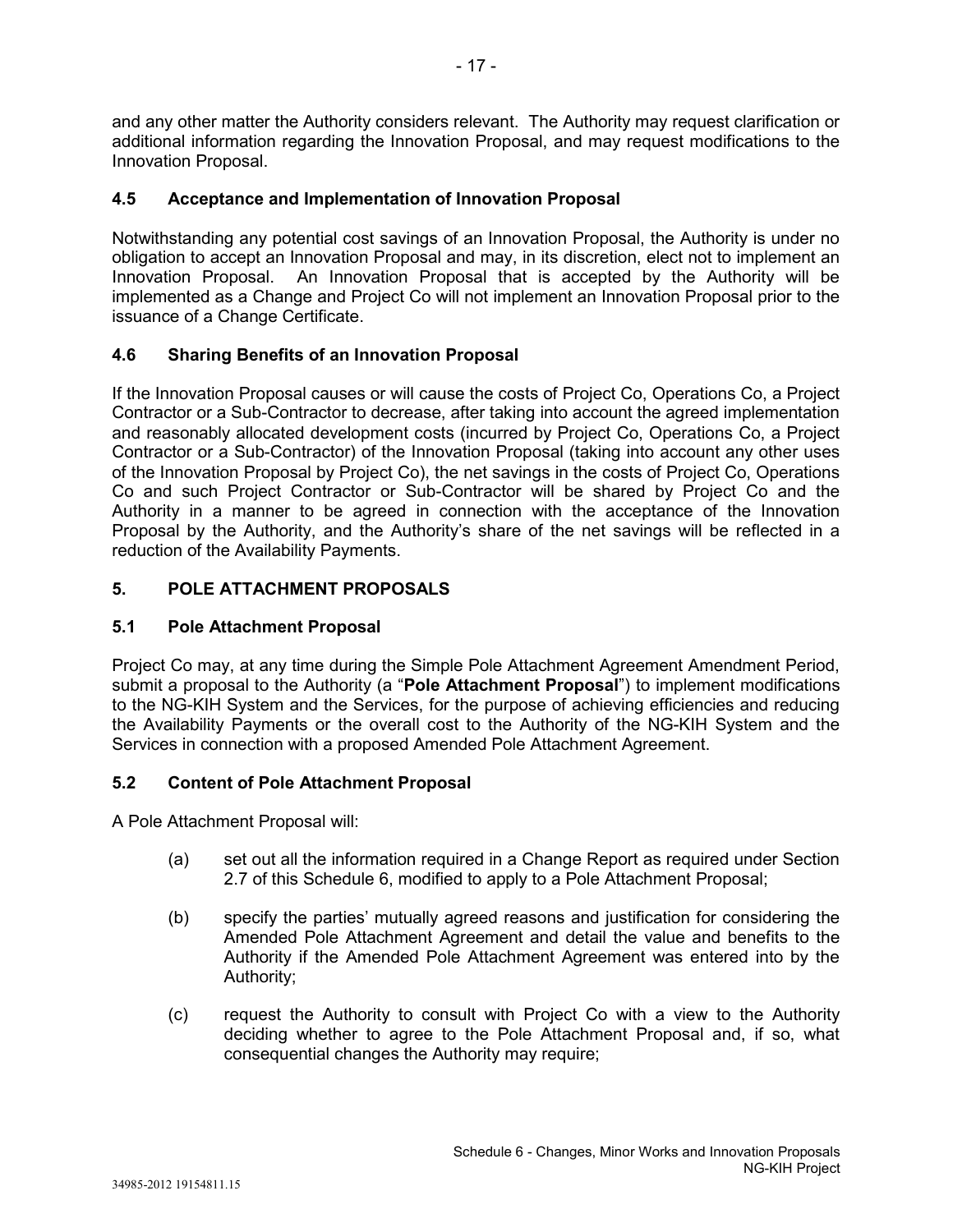- (d) indicate any implications of the Pole Attachment Proposal, including a difference between the existing and the proposed requirements of this Project Agreement, and the comparative advantages of each to Project Co and the Authority;
- (e) indicate the variation to the Availability Payments that is proposed, including a detailed estimate of such proposed variation;
- (f) indicate if there are any dates by which a decision by the Authority must be made; and
- (g) include such other information and documentation as may be reasonably requested by the Authority to fully evaluate and consider the Pole Attachment Proposal.

## **5.3 Costs of Preparing the Pole Attachment Proposal**

Project Co will deliver to the Authority preliminary information with respect to a proposed Pole Attachment Proposal and will pay the costs of preparing such Pole Attachment Proposal, provided that Project Co will seek the Authority's written approval prior to incurring any such costs.

### **5.4 Evaluation of Pole Attachment Proposal**

The Authority will evaluate and give consideration to a Pole Attachment Proposal taking into account all relevant issues, including whether:

- (a) a change in the Availability Payments will occur;
- (b) the financial strength of Project Co is sufficient to deliver the changed NG-KIH System or changed Services, as applicable;
- (c) the residual value of the NG-KIH System is affected; and
- (d) the Pole Attachment Proposal materially affects the risks or costs to which the Authority, Project Co, Operations Co or any Project Contractor or Sub-Contractor is exposed,

and any other matter the Authority considers relevant. The Authority may request clarification or additional information regarding the Pole Attachment Proposal, and may request modifications to the Pole Attachment Proposal.

## **5.5 Acceptance and Implementation of Pole Attachment Proposal**

Notwithstanding any potential cost savings of a Pole Attachment Proposal, the Authority is under no obligation to accept a Pole Attachment Proposal and may, in its discretion, elect not to implement a Pole Attachment Proposal. If Project Co prepares a Pole Attachment Proposal and the Authority elects not to implement the Pole Attachment Proposal, then, provided that Project Co obtained the Authority's prior written approval under Section 5.3, the Authority will pay Project Co's costs of preparing the Pole Attachment Proposal. A Pole Attachment Proposal that is accepted by the Authority will be implemented as a Change and Project Co will not implement a Pole Attachment Proposal prior to the issuance of a Change Certificate.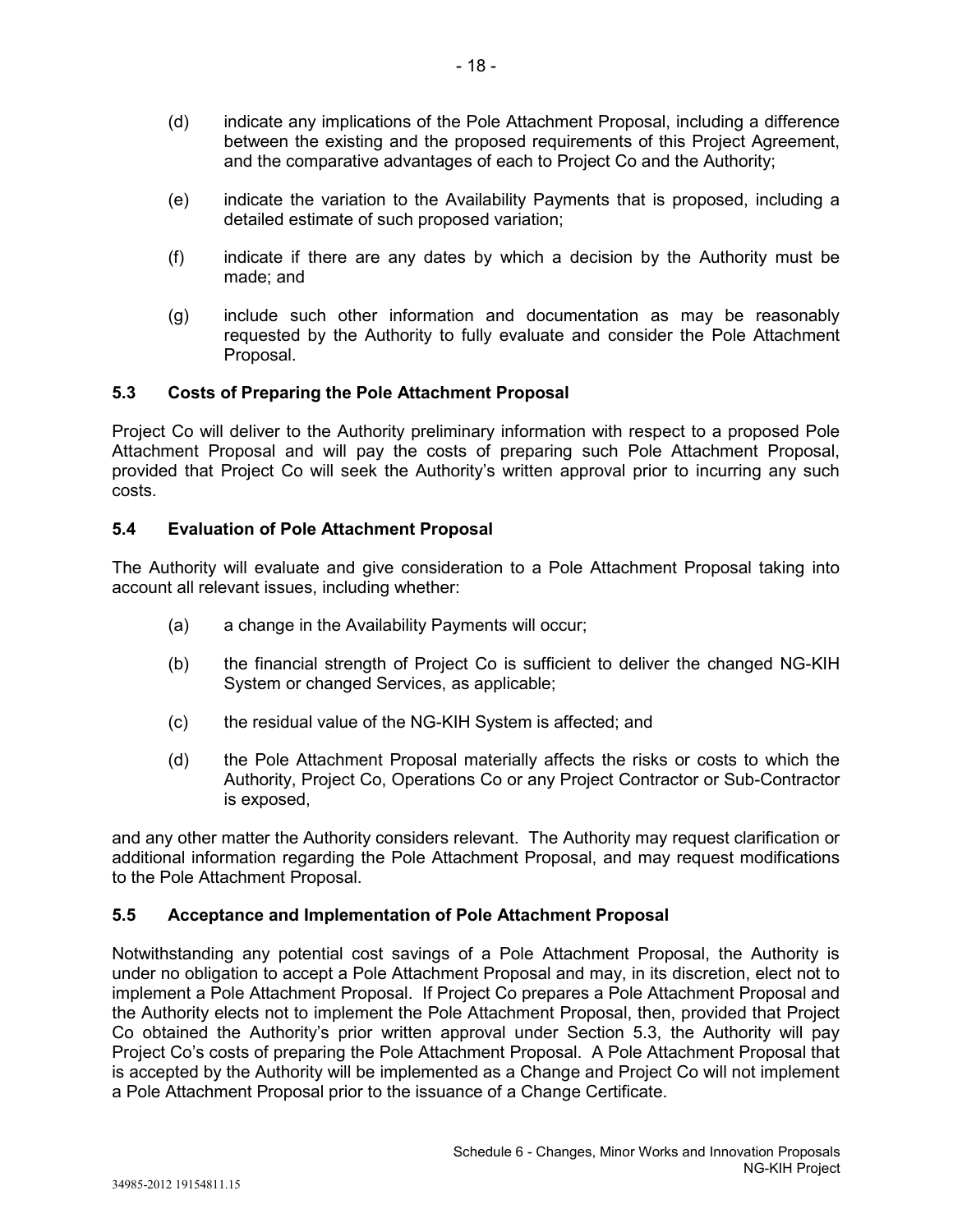# **5.6 Sharing Benefits of a Pole Attachment Proposal**

If the Pole Attachment Proposal causes or will cause the costs of Project Co, Operations Co, a Project Contractor or a Sub-Contractor to decrease, after taking into account the development and implementation costs of the Changes contemplated by the Pole Attachment Proposal, together with the costs of preparing the Pole Attachment Proposal, incurred by Project Co, Operations Co, a Project Contractor or a Sub-Contractor, the net savings in the costs of Project Co, Operations Co, the Project Contractor or the Sub-Contractor will be shared by Project Co and the Authority such that Project Co will receive 15% and the Authority will receive 85% of such net savings (except for any Pole Attachment Proposal involving Jackson Energy Cooperative, in respect of which the Authority will receive 100% of such net savings).

# **6. RESPONSIBILITY AND PAYMENT FOR CHANGES**

## **6.1 Responsibility for Changes, Minor Works, Innovation Proposals and Pole Attachment Proposals**

Except as specifically provided in this Project Agreement, the Authority will bear no risk or liability whatsoever arising from any Change, Minor Works, Innovation Proposal and Pole Attachment Proposals other than the liability to make payment in connection therewith. Notwithstanding the previous sentence, the Authority will pay to Project Co increased costs or any Direct Losses suffered by Project Co as a result of any particular design, materials, goods, workmanship or method of construction which the Authority specifies must be incorporated in a Change and which is subsequently shown to be defective (other than as a result of the default or negligence of Project Co or any Project Co Person), if Project Co objected in writing to the incorporation of such item prior to the issue of the relevant Change Certificate and such objection was rejected by the Authority.

## **6.2 Availability Payments in Respect of Changes, Minor Works, Innovation Proposals and Pole Attachment Proposals**

Subject to Section 2.9 of this Schedule 6, any payments between the parties and any adjustments to Availability Payments in respect of Changes, Minor Works, Innovation Proposals and Pole Attachment Proposals will be made in accordance with any agreed basis for payment set out in the Change Certificate. The basis for payment may, at the Authority's discretion, include progress draws, milestone payments, lump sum payments, time and materials or maximum amounts. If no basis for payment is included in the Change Certificate, payment will be made in accordance with Section 10 (Lump Sum Payments and Availability Payment Adjustments) of this Project Agreement.

If payments between the parties and any adjustments to Availability Payments in respect of Changes, Minor Works, Innovation Proposals and Pole Attachment Proposals require an update to the Financial Model, Project Co will expeditiously update and will provide such updated Financial Model to the Authority, all in accordance with Section 10 (Lump Sum Payments and Availability Payment Adjustments) of this Project Agreement. The Authority may in its sole discretion waive or defer the requirements for Project Co to make such updates to the Financial Model in respect of Changes, Minor Works, Innovation Proposals and Pole Attachment Proposals. The updates to the Financial Model will be shown as of the relevant current date and, as applicable, the Base Date.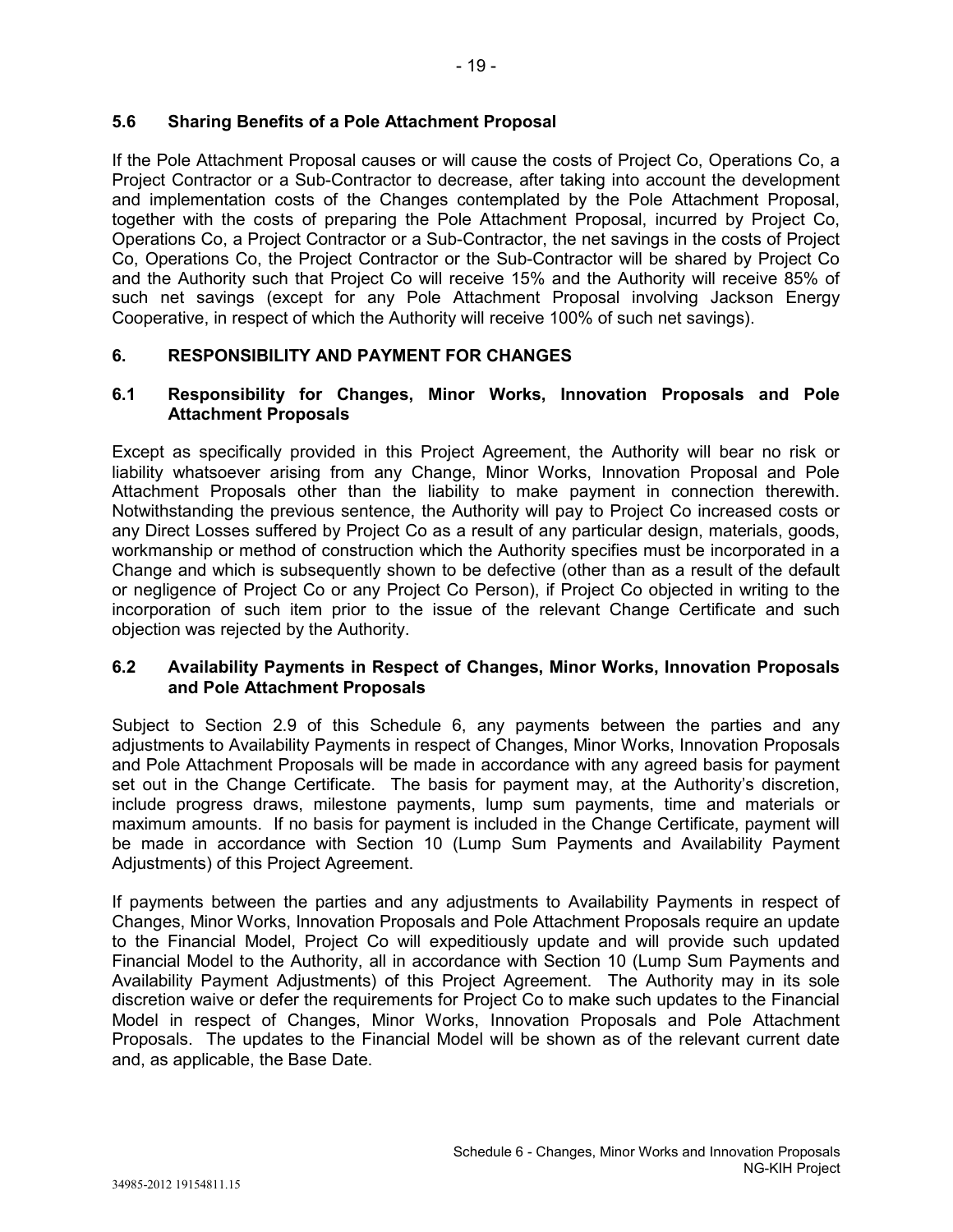## **6.3 Consequential Amendments to Schedule 8**

If the Change, Minor Works, Innovation Proposal or Pole Attachment Proposal affects any of the provisions of Schedule 8 [Payments], the parties will review and adjust such provisions as appropriate.

# **7. ALTERNATE CHANGE PROCESS DURING DESIGN AND CONSTRUCTION**

## **7.1 Development Changes**

The parties may, during the Construction Period, agree to utilize the process set out in this Section 7 rather than the process set out in Section 2 of this Schedule 6 for agreeing on and tracking Changes that:

- (a) on an individual basis, are less than \$10,000 in value (unless otherwise agreed by the parties), including "no cost" Changes;
- (b) on a cumulative basis, are less than \$50,000 in value (unless otherwise agreed by the parties);
- (c) do not result in a change in any Target Site Completion Date, any Target Ring Completion Date, any Outside Ring Completion Date or the Target System Completion Date;
- (d) do not result in a change to the Financial Model; and
- (e) would not fall within the scope of Section 2.5 of this Schedule 6,

### (each, a "**Development Change**" and, collectively, the "**Development Changes**").

## **7.2 Alternate Process**

Where a party identifies a potential Development Change, that party may present the potential Development Change to the other party in a form, and with such supporting information, as it considers to be appropriate to the nature and complexity of the potential Development Change.

Where a party presents a potential Development Change, the parties' respective Design and Construction Representatives will meet as soon as practicable to discuss the proposed Development Change and where:

- (a) the proposed Development Change meets the requirements of Section 7.1 of this Schedule 6; and
- (b) the parties reach agreement with respect to the value of the proposed Development Change and any contractual amendments required to implement the proposed Development Change,

Project Co will record the terms of the parties' agreement with respect to the applicable Development Change (a "**Development Change Record**"). Promptly after preparing a Development Change Record, and in any event prior to implementation of the agreed Development Change, Project Co will deliver a copy of the Development Change Record to the Authority's Design and Construction Representative.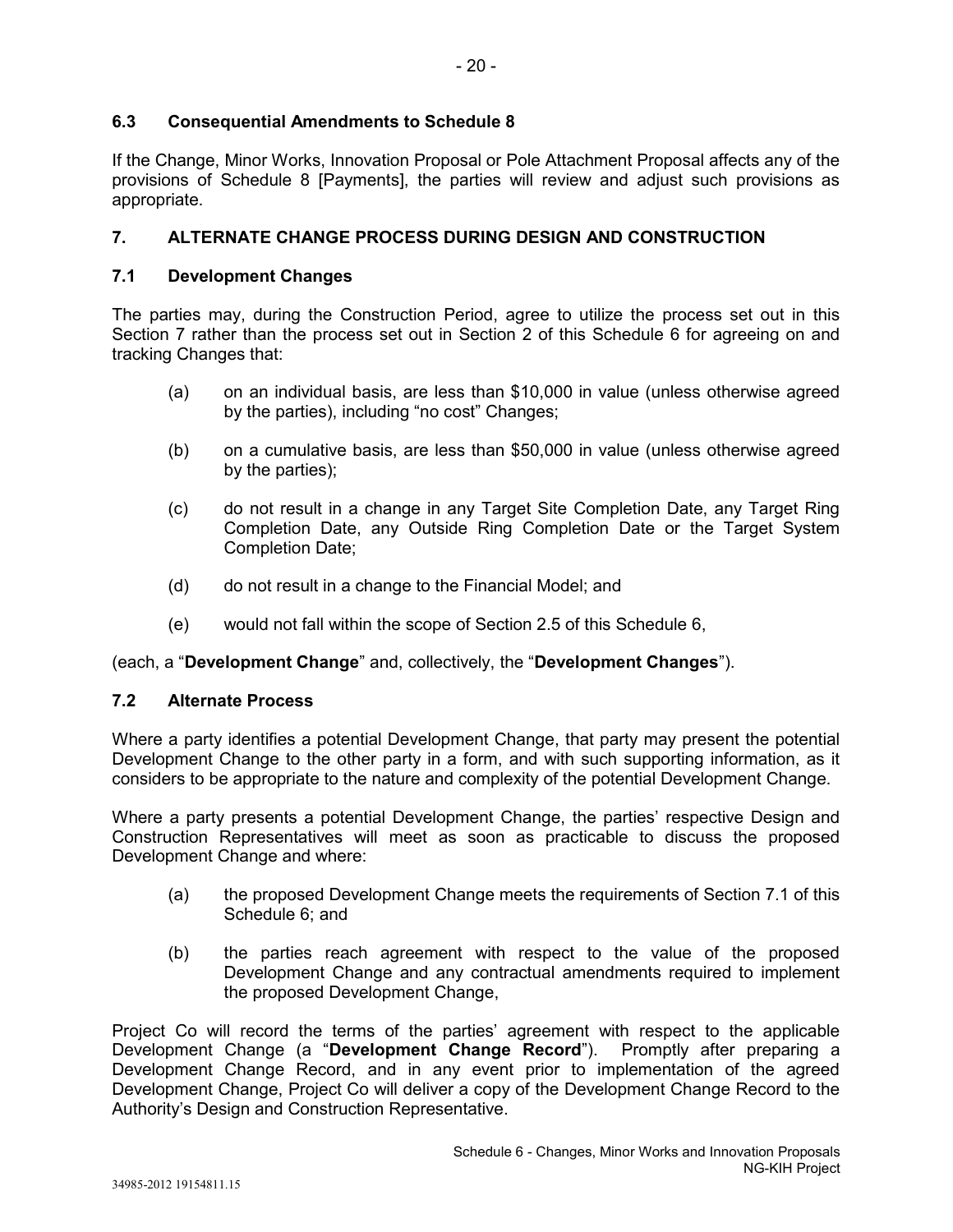If, within 30 days after receipt of a Development Change Record, the Authority's Design and Construction Representative objects in writing to the Development Change Record on the basis that it is not an accurate representation of the parties' agreement, the parties will meet to discuss the Development Change and attempt to resolve the objection.

If an objection cannot be resolved, then the proposed Change will be deemed not to be a Development Change and will not be implemented by the parties, provided that either the Authority or Project Co will be permitted to pursue such Development Change in accordance with the Change process in accordance with this Schedule 6.

If an objection is resolved, then following such resolution, the parties will record the terms of the Development Change (the "**Development Change Record Confirmation**"), and such Development Change Record Confirmation will be signed on behalf of the parties.

# **7.4 Design and Construction Representatives**

The Authority's Design and Construction Representative and Project Co's Design and Construction Representative will have authority to agree on the value of Development Changes and contractual amendments to implement such Development Changes.

# **7.5 Implementation**

Where there is no objection to a proposed Development Change within the 10 Business Day period specified in Section 7.3 of this Schedule 6, the Development Change Record will become the Development Change Record Confirmation. Following the issue of a Development Change Record Confirmation, the parties will promptly proceed with implementation of the applicable Development Change on the terms set out in the applicable Development Change Record Confirmation.

## **7.6 Reconciliation**

No later than the 10th day of each month, Project Co's Design and Construction Representative will prepare and deliver to the Authority's Design and Construction Representative, a register of all Development Changes agreed during the prior month (the "**Development Change Register**").

## **7.7 Development Change Register**

Within 30 days after the issuance of 100% construction documents pursuant to the design review process set out in Appendix 2B [Design Review] or such earlier date as the parties otherwise agree, the Authority will prepare and deliver to Project Co and Operations Co a consolidated Change Certificate encompassing all of the agreed Development Changes, as set out in the applicable Development Change Registers, and any amounts owing by the Authority in respect of such Change Certificate shall be paid in accordance with Section 2.9 of this Schedule 6.